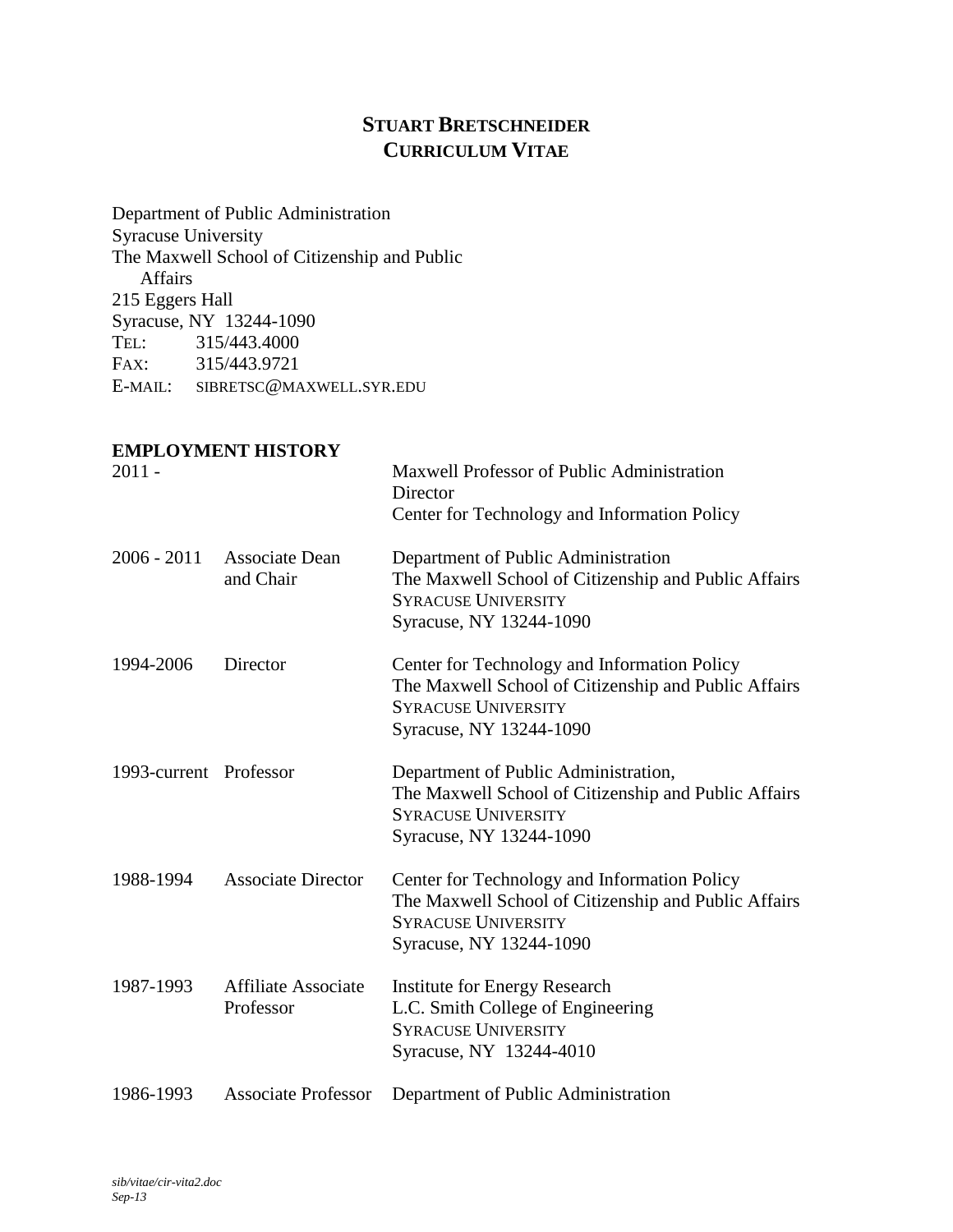|                          |                              | The Maxwell School of Citizenship and Public Affairs<br><b>SYRACUSE UNIVERSITY</b><br>Syracuse, NY 13244-1090                                                                                          |
|--------------------------|------------------------------|--------------------------------------------------------------------------------------------------------------------------------------------------------------------------------------------------------|
| 1982-1986                | <b>Assistant Professor</b>   | Department of Public Administration<br>The Maxwell School of Citizenship and Public Affairs<br><b>SYRACUSE UNIVERSITY</b><br>Syracuse, NY 13244-1090                                                   |
| 1984-1988                | Senior Research<br>Associate | Center for Technology and Information Policy<br>The Maxwell School of Citizenship and Public Affairs<br><b>SYRACUSE UNIVERSITY</b><br>Syracuse, NY 13244-1090                                          |
| 1982-1988                | Senior Research<br>Associate | <b>Metropolitan Studies Program</b><br>The Maxwell School of Citizenship and Public Affairs<br><b>SYRACUSE UNIVERSITY</b><br>Syracuse, NY 13244-1090                                                   |
| 1980-1982                | <b>Assistant Professor</b>   | Department of Business Administration<br>with a joint appointment in the<br>James W. Martin Graduate Center for Public<br>Administration<br><b>UNIVERSITY OF KENTUCKY</b><br>Lexington, KY             |
| 1980                     | Instructor                   | The School of Public Administration<br>THE OHIO STATE UNIVERSITY                                                                                                                                       |
| <b>EDUCATION</b><br>1980 | Ph.D.                        | School of Public Administration<br>THE OHIO STATE UNIVERSITY<br>Major Field: Public Administration<br><b>Quantitative Methods</b><br>Adaptive Time Series Analysis and<br>Dissertation:<br>Forecasting |
| 1975                     | M.P.A.                       | School of Public Administration<br>THE OHIO STATE UNIVERSITY<br>Major Field: Fiscal and Manpower Systems                                                                                               |
| 1973                     | M.A.                         | <b>Graduate School</b><br>THE OHIO STATE UNIVERSITY<br>Major Field: Military History                                                                                                                   |
| 1971                     | B.A.                         | <b>ALLEGHENY COLLEGE</b><br>Major Field: History                                                                                                                                                       |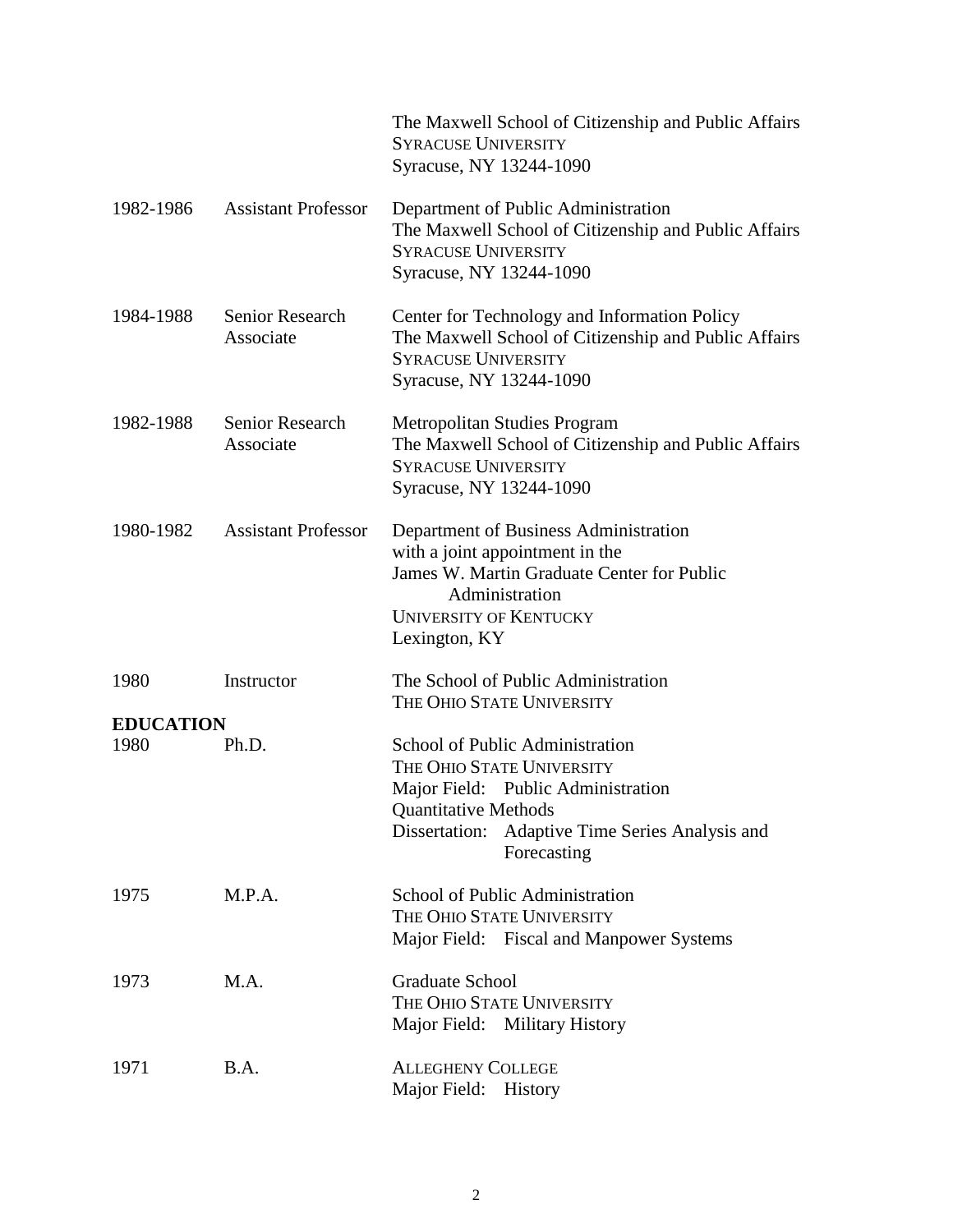#### **PUBLICATIONS**

- Mergel, I. and Bretschneider, S. I. (2013), A [Three-Stage](http://onlinelibrary.wiley.com/doi/10.1111/puar.12021/full) Adoption Process for Social Media Use in [Government.](http://onlinelibrary.wiley.com/doi/10.1111/puar.12021/full) Public Administration Review. Vol. 73, No. 3, pp. 390-400.
- Ahn, Michael and Bretschneider, S.I. (2011) "How Local Government Democratization in the Republic of Korea Facilitates the Use of E-Government Applications: Implications for Political Control of Bureaucracy," submitted to The Public Administration Review Vol. 71, No. 3, pp. 414-424.
- Alexander, Robert, Rachael Fleishman, Stuart Bretschneider, and David Popp, "Does Regulation Stimulate Efficiency? The Effect of Air quality Policy on the Efficiency of U.S. Power Plants," Energy Policy, Vol. 37, No.11, 4574-4582 (2009).
- Wu,Yonghong, David Popp, and S. Bretschneider, The Effects of Innovation Policies on Business R & D: A Cross National Empirical Study, Economics of Innovation and New Technology, Vol 16 237-253 (2007).
- Ni, Ya and Stuart Bretschneider. The Contracting out Decision: A Study of Contracting for E-Government Services in State Government," The Public Administration Review , Vol. 67 531-545 (2007).
- Bretschneider, Stuart, Frederick J. Marc-Aurele, Jr., and Jiannan Wu, "Best Practices Research: A Methodological Guide for the Perplexed," Journal of Public Administration Research and Theory, Vol. 15 307-323 (2005).
- Yixin Dai, David Popp, and S. Bretschneider, Institutions and Intellectual Property: The Influence of Insititutional Forces on University Patenting, Journal of Policy Analysis and Management, Vol.24 579-598 (2005).
- Bretschneider, Stuart I. "Some Thoughts about Teaching," Journal of Public Affairs Education, Vol. 8 99-102 (2002)
- Wu, Jiannan, Stuart Bretschneider, and Frederick Marc-Aurele, "Estimating Models of Extreme Behavior: A Monte Carlo Comparison between SWAT and Quantile Regression," Chinese Public Administration Review, Vol. 1 165-176 (2002)
- Moon, M. Jae and Stuart Bretschneider, "Does the Perception of Red Tape Constrain IT Innovativeness in Organizations?: Unexpected Results from Simultaneous Equation Model and Implications," Journal of Public Administration Research and Theory, Vol 12. 273-292 (2002).
- Bifulco, Robert and Stuart Bretschneider, "Estimating School Efficiency: A Comparison of Methods Using Simulated Data," Economics of Education Review,Vol. 20, 417-429 (2001).
- Hou, Y., Sally Coleman Selden and Stuart Bretschneider, "Decentralization of Human resources Management in the States—Driving Forces and Implications," Review of Public Personnel Administration, Vol. 20, No.4, 9-23 (2000).
- Heintze, Theresa and Stuart Bretschneider, "IT and Restructuring in Public Organizations: Do IT Related Structural Changes Improve Organizational Performance?" Journal of Public Administration Research and Theory, vol 10, No. 4, (2000).
- Welch, Eric, Allan Mazur and Stuart Bretschneider, "Voluntary Behavior by Electric Utilities: Levels of Adoption and Contribution of the Climate Challenge Program to the Reduction of Carbon Dioxide," Journal of Policy Analysis and Management, vol. 19, No. 3, 407- 425 (2000).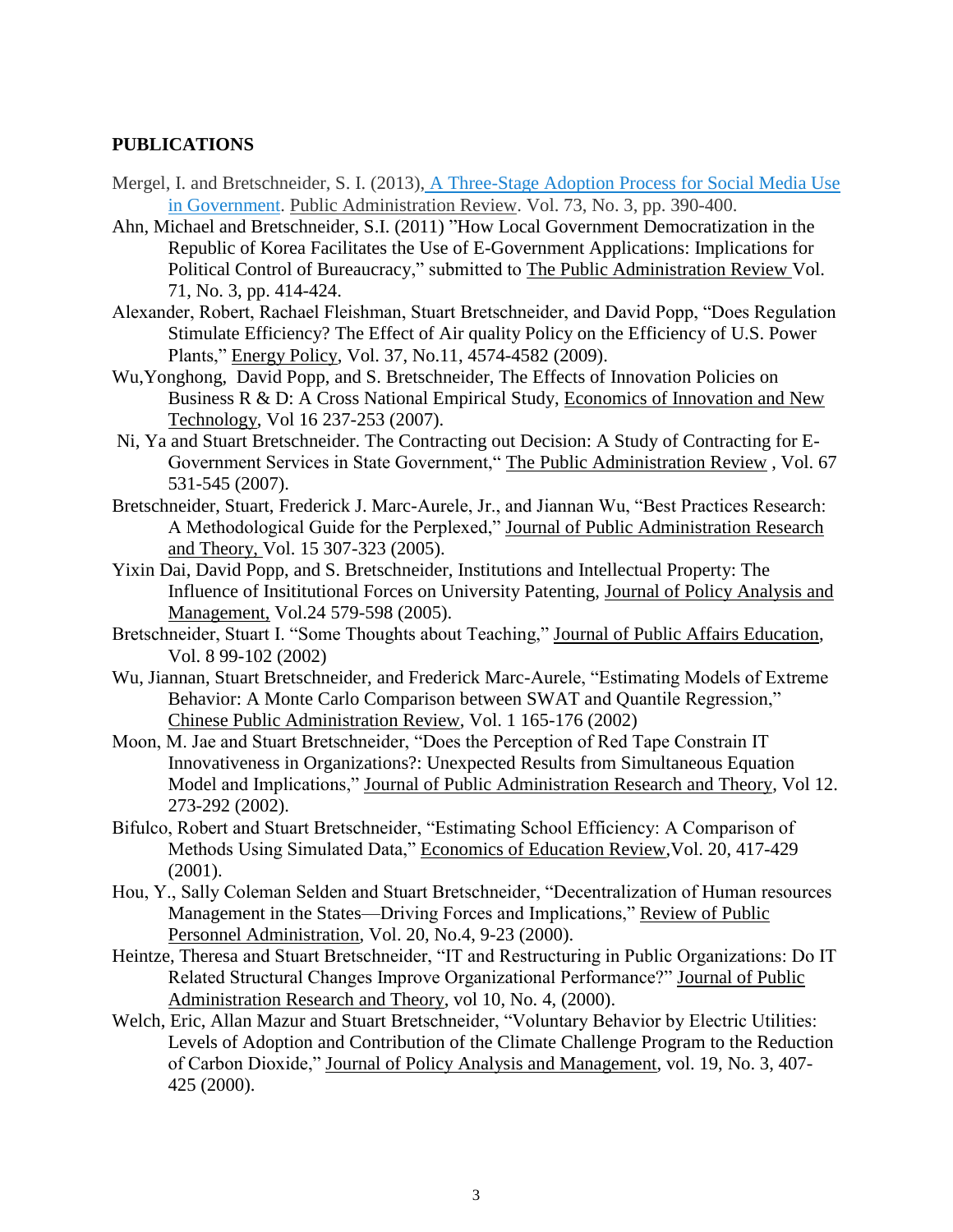- Yu, Pyeong Jun and S. Bretschneider, "Executive Perceptions of Innovativeness in Information Management," Korean Journal of Public Administration, Vol. 3 pp. 179-213 (1998).
- Welch, Eric, Stuart Bretschneider and John Rohrbaugh, "Accuracy and Judgemental Extrapolation of Time Series Data: Characteristics, Causes and Remediation Strategies for Forecasting, " International Journal of Forecasting, Vol. 14 pp. 95-110 (1998).
- Ruggiero, John and Stuart Bretschneider, "The Weighted Russell Measure of Technical Efficiency," European Journal of Operations Research. Vol. 108 pp. 438-451 (1998).
- Jones, V. Dale, Stuart Bretschneider and Wilpen Gorr, "Organizational Pressures on Forecast Evaluation: Managerial, Political, and Procedural Influences, Journal of Forecasting. Vol. 16 pp. 241-254 (1997).
- Moon, J. and S. Bretschneider, "Can State Government Action Affect Innovation and Diffusion," Technology Forecasting and Social Change. Vol. 54, No. 1 (1997).
- Pandy, S. and S. Bretschnieder, "The Impact of Red Tape's Administrative Delay on Public Organizations' Interest in New Information Technology," Journal of Public Administration Research and Theory. Vol. 7, No.1, pp. 113-130 (1997).
- Fletcher, Patricia D., John Carlo Bertot and Stuart Bretschneider, "The role of the governmental information services unit in the market," Information Infrastructure and Policy, 4 (1995), pp. 211-229.
- Deyle, Robert and S.I. Bretschneider, "Spillovers of State Policy Innovation: New York's Hazardous Waste Regulatory Initiative," Journal of Public Policy and Management, Vol. 14, No. 1, pp. 79-106 (1995).
- Bobrowski, P. and S. Bretschneider, "Internal and external interorganizational relationships and their impact on the adoption of new technology: An exploratory study," Technological Forecasting and Social Change, Vol. 46, pp. 197-211 (1994).
- Bozeman, B. and S.I. Bretschneider, "The 'Publicness Puzzle' in Organization Theory: A Test of Alternative Explanations of Differences between Public and Private Organizations," Journal of Public Administration Research and Theory, Volume 4, Number 2, pp. 197- 224 (1994). (Charles Levine Best Paper Award, 1995).
- Coursey, D., S.I. Bretschneider and J. Blair, "IWSAS: An Intelligent Interviewing Assistant for Collecting Data on Small Quantity Hazardous Waste Generation," Interfaces, Volume 23, Number 3, pp. 79-90 (1993).
- Bretschneider, S. and D. Wittmer, "Organizational Adoption of Microcomputer Technology: The Role of Sector," Information Systems Research, Volume 4, Number 1, pp. 88-108 (1993).
- Bretschneider, S., B. Bunch and W. Gorr, "Revenue Forecasting Errors in Pennsylvania Local Government Budgeting: Sources of Variation," Public Budgeting and Financial Management, Vol. 4, No. 3, pp. 721-743 (1992).
- Landsbergen, D., B. Bozeman and S. Bretschneider, "Internal Rationality and the Effects of Perceived Decision Difficulty," Journal of Public Administration Research and Theory, Vol. 2, No. 3, pp. 247-264 (1992). (Charles Levine Best Paper Award, 1991).
- Bretschneider, S. and J. Straussman, "The Effects of Information Format on Local Government Budgetary Decision Making," Journal of Public Administration Research and Theory, Vol. 2, No. 3, pp. 333-346 (1992).
- Bretschneider, S. and W. Gorr, "Economic, Organizational, and Political Influences on Biases in Forecasting State Sales Tax Receipts," International Journal of Forecasting, Vol. 7, No. 4, pp. 457-466 (1992).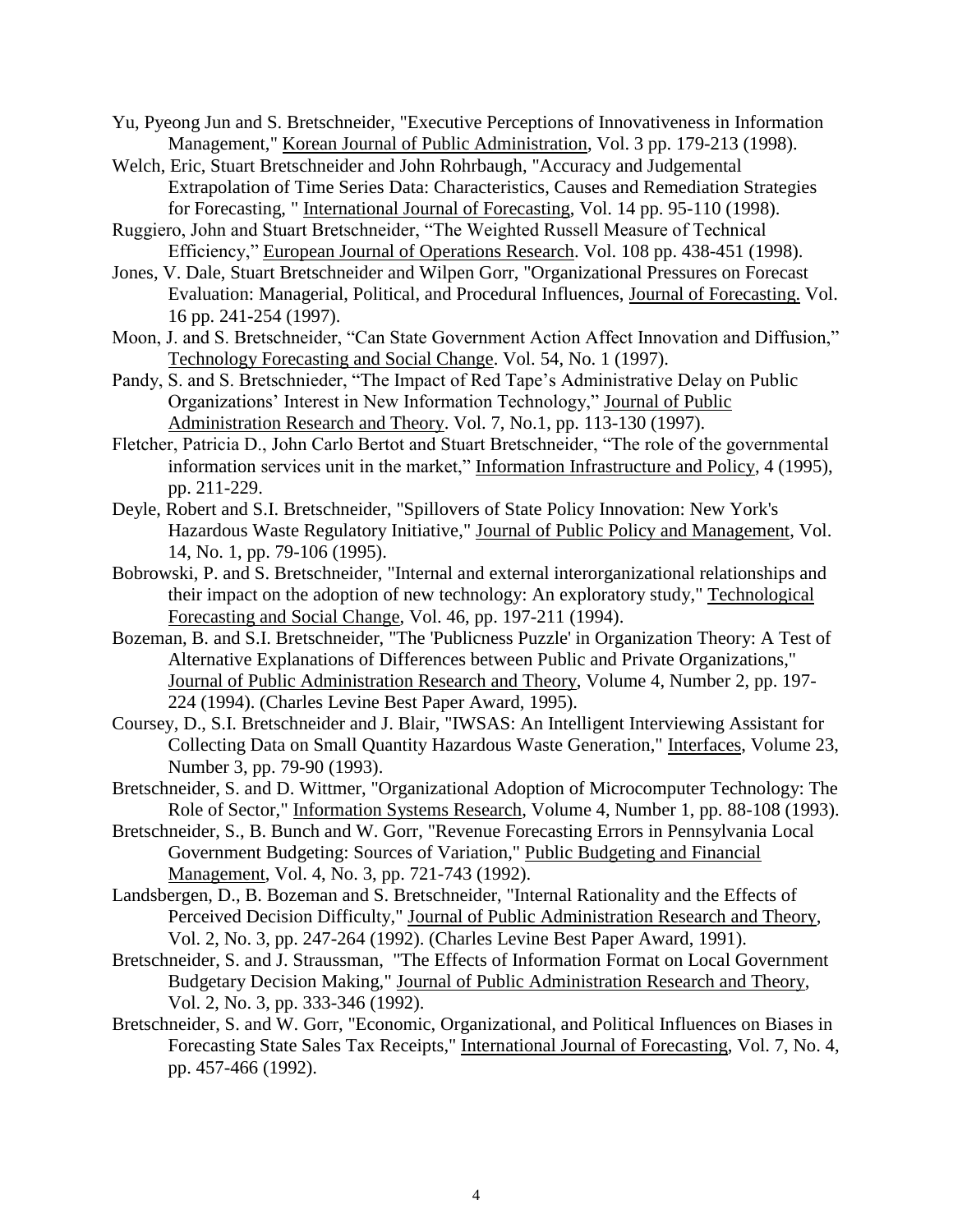Bretschneider, S., "Management Information Systems in Public and Private Organizations: An Empirical Test," The Public Administration Review, Vol. 50, No. 5, pp. 536-45 (1990).

Deyle, R. and S.I. Bretschneider, "Public Policy Impacts on the Generation and Disposal of Hazardous Waste in New York State," Journal of the Air and Waste Management Association, Vol. 40, No. 4, pp. 462-468 (1990).

Bretschneider, S.I, W. Gorr, G. Grizzle and E. Klay, "Political and Organizational Influences on Forecast Accuracy: Forecasting State Sales Tax Receipts," International Journal of Forecasting, Vol. 5, No. 3, pp. 307-319 (1989).

Bretschneider, S.I. and W. Gorr, "Editorial," International Journal of Forecasting, Vol. 5, No. 3, pp. 303-304 (1989).

Bretschneider, S.I, W. Gorr, "Introduction: Special Issue on Public Sector Forecasting," International Journal of Forecasting, Vol. 5, No. 3, pp. 305-306 (1989).

Bretschneider, S.I., J. Straussman and D. Mullins, "Do Revenue Forecasts Influence Budget Setting? A Small Group Experiment," Policy Sciences, Vol. 21, pp. 305-325 (1988).

Bretschneider, S.I. and L. Schroeder, "Evaluation of Commercial Economic Forecasts For Use in Local Government Budgeting", International Journal of Forecasting, Vol. 4, No. 1, 33 (1988).

Mandell, M. and S.I. Bretschneider, "Using Linear Trend Models to Analyze Policy Impacts," Policy Studies Review, Vol. 6, 476 (1987).

Bozeman, B. and S.I. Bretschneider, "Public Management Information Systems: Theory and Prescription," Public Administration Review, Vol. 46, 475, (1986).

Kraemer, K., T. Bergin, S. Bretschneider, G. Duncan, T. Foss, W. Gorr, A. Northrup, B. Rubin, and N. Wish, "Curriculum Recommendations for Public Management Education in Computing, Public Administration Review, Vol. 46, 595 (1986).

Bretschneider, S.I. and Barry L. Bozeman, "Adaptive Diffusion Models for the Growth of Robotics in New York State Industry," Technological Forecasting and Social Change, Vol. 30, III (1986).

Straussman, J., S.I. Bretschneider and R. Rodgers, "Public Unions and Penalties for Striking Across the States," Review of Public Personal Administration, Vol. 6, 19 (1986).

Bretschneider, S.I., "Estimating Forecast Variance with Exponential Smoothing," International Journal of Forecasting," Vol. 2, 349 (1986).

Bretschneider, S.I. and L. Schroeder, "Revenue Forecasting, Budget Setting and Risk," Socio-Economic Planning Sciences, Vol. 19, 431 (1985).

Bretschneider, S.I., "Teaching Computer Technology for Information Management in Schools of Public Affairs and Administration," Social Science Microcomputer Review, Vol. 3, 93 (1985).

Mandell, Marvin and S.I. Bretschneider, "Using Exponential Smoothing to Specify Intervention Models for Interrupted Time Series," Evaluation Review, Vol. 8, 663

Bretschneider, S.I. and W.L. Gorr, "Ad Hoc Model Building Using Time-Varying Parameter Models," Decision Sciences, Vol. 14, 221 (1983).

Bretschneider, S.I., R. Carbone and R. Longini, "An Adaptive Approach to Multivariate Time Series Forecasting," Decision Sciences, Vol. 13, 668 (1982).

Bretschneider, S.I. and W. Gorr, "Note on the Relationship of Adaptive Filtering Forecasting Models to Simple Brown Smoothing," Management Science, Vol. 27, 965 (1981).

Bretschneider, S.I. and V. Mahajan, "Adaptive Technological Substitution Models," Technological Forecasting and Social Change, Vol. 18, 129 (1980).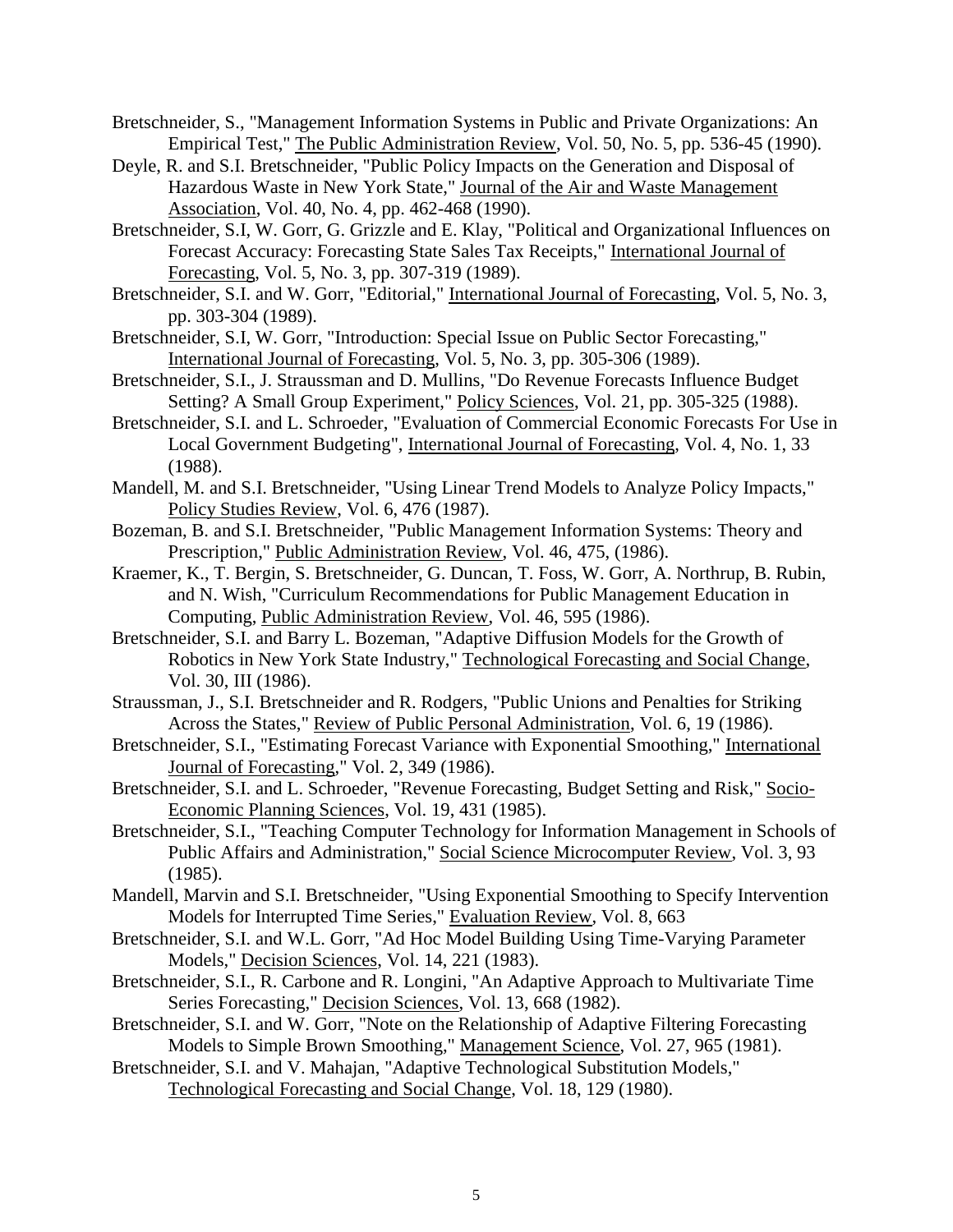- Mahajan, V., S. I. Bretschneider and J. Bradford, "Feedback Approaches to Modeling Structural Shifts in Market Response," Journal of Marketing, Vol. 44, 71 (1980).
- Bretschneider, S.I., R. Carbone and R.L. Longini, "An Adaptive Approach to Time Series Forecasting," Decision Sciences, Vol. 10, 121 (1979).

# **BOOK CHAPTERS**

- Bretschneider, S.I., Yujin Choi, Tina Nabatchi, Rosemary O'Leary, Professor, "Does Public Value Matter for Collaboration? Evidence from an Experimental Analysis," in Creating Public Values, ed. John Bryson, Barbara Crosby, forthcoming.
- Bretschneider, S.I., and Ines Mergel, "Technology and Public Management Information Systems: Where we have been and where we are going," in Menzel, D. C. and White, H. J. eds., The State of Public administration: Issues, Problems, and Challenges. M.E. Sharpe Armonk NY (2011).
- Welch, Eric and S. Bretschneider, "Contracting IN: Can Government Be a Business?" in H.G. Frederickson and Jocelyn Johnson eds. Public Administration as Reform and Innovation. University of Alabama Press, Tuscaloosa (1999).
- Bretschneider, S. and W. Gorr, "Projecting Revenues," in Ed. R. Meyers, Handbook of Governmental Budgeting. Jossey-Bass: San Francisco, (1999).
- Bozeman, B. and S. Bretschneider, "Measuring Objective Red Tape: An approach Based on a Theory of Administrative Delays," in Eds. Arie Halmachi, Research in Public Management, Jossey Bass, San Francisco, (1995).
- Bugler, D. and S. Bretschneider, "Technology Push or Program Pull: Interest in New Information Technologies within Public Organizations," in eds. B. Bozeman, Public Management: The State of the Art, Jossey-Bass, San Francisco (1993) Refereed.
- Bretschneider, S.I., "Operations Research Contributions to Evaluation of R & D Projects," in eds. B. Bozeman and J. Melkers, Evaluating R and D Impacts: Methods and Practice, Kluwer Academic Publishers, Boston, (1993) Invited.
- Bretschneider, S.I. and W.L. Gorr, "State and Local Government Revenue Forecasting,": in Spyros Makridakis and Steven Wheelwright eds., The Handbook of Forecasting, 2nd Edition, John Wiley and Sons, New York, (1987) Invited.

#### **PROFESSIONAL EXPERIENCES**

- Invited Participant to the McArthur Foundation Research Roundtable on Evaluating the Impacts of Broadband Policy, Chicago, IL October 3-5, 2012.
- Convener 3<sup>rd</sup> International Conference on Public Policy and Management Government and governance in China- A Century of Chinese Practice and Pursuit, School of Public Policy and Management, Tsinghua University, October 23, 2011
- Set up and moderated panel on "The Future of Public Management Research: New Research Questions, and Research Methods," NASPAA Annual Conference, Las Vegas, Nevada, September 29-October 2, 2010.
- Bretschneider, S.I., Nabatchi, T., O'Learly, R., Choi, Y., "Does Public Value Matter for Collaboration? Evidence from an Experimental Analysis" 32<sup>nd</sup> Association for Public Policy Analysis and Management (APPAM) Conference,Boston, MA, November 4-6, 2010.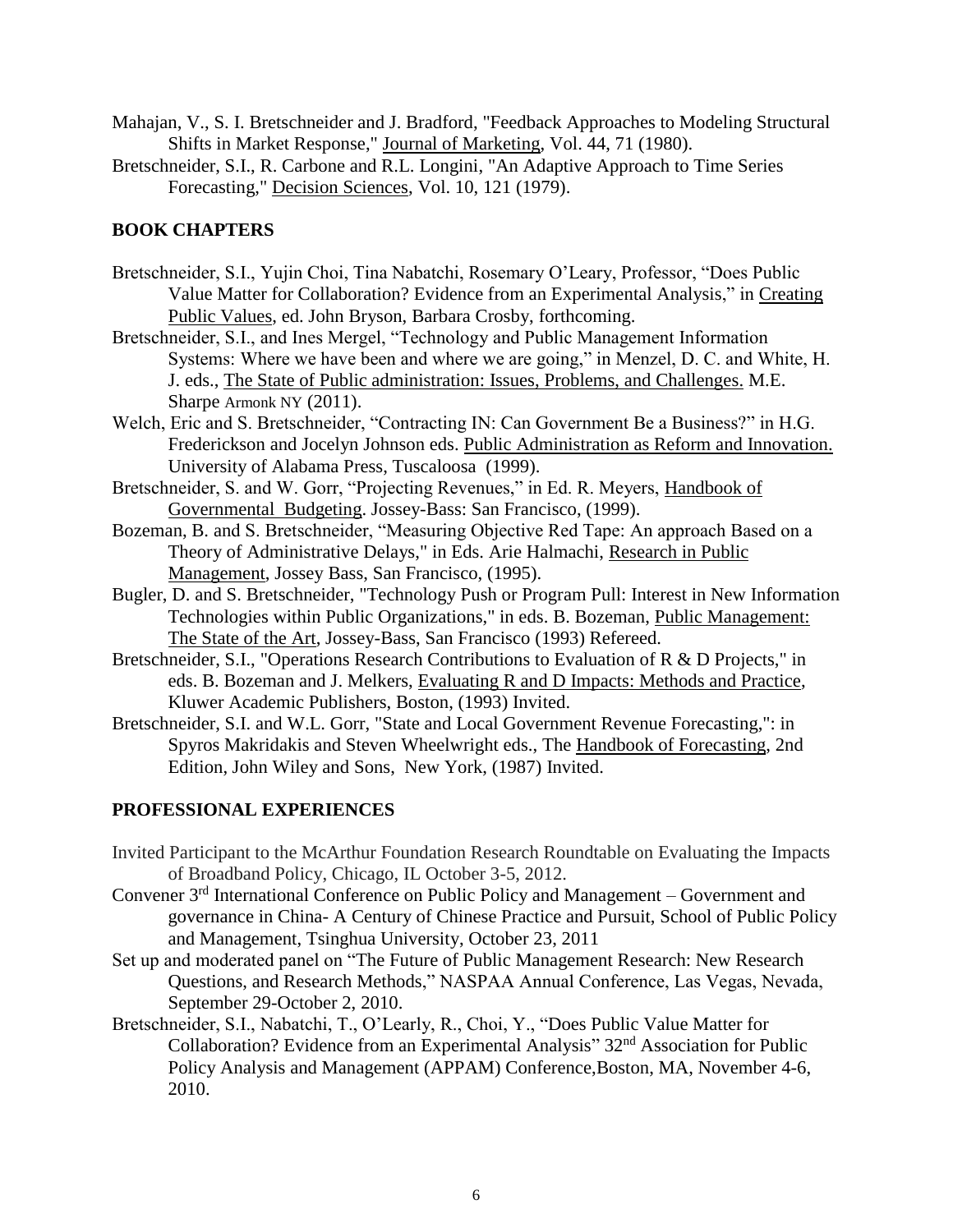- Principle investigator, C. Isik with S. Bretschneider, A. Goel and Y. Moon "Financial Services Forecasting," JP Morgan-Chase Applied Research Project, May-December, 2010 (\$241,500)
- Bretschneider, S.I., Nabatchi, T. and O'Leary, R. "Incentives for Collaboration in networks: An Experimental Analysis of the Role of Performance Information" presented at the  $10<sup>th</sup>$ National Public Management Research Conference, Columbus, Ohio, October 1-3, 2009.
- Bretschneider, S. I., "Public Management Research: Where Have We Been and Where Do We Need to Go?" Keynote presentation at the  $10<sup>th</sup>$  National Public Management Research Conference, Columbus, Ohio, October 1-3, 2009.
- Panel presentation NASPAA Conference October 16-18 Charlestown, SC: Providing Comparative School Data to Prospective Students. 2008
- Session Chair 30<sup>th</sup> APPAM Conference November 6-8 Los Angeles: E-Government Implementation and Organizational Transformation, 2008
- Discussant 30th APPAM Conference November 6-8 Los Angeles: Conference for session on Navigating the Challenges of Contract Management, 2008
- Fellow of the **National Academy of Public Administration** (NAPA) 2007-
- SMSI Case Study: Broome County Police Services Consolidation, Government Law Center of Albany Law School, \$7,500, 2007
- Program Committee, Chair for Science and Technology Policy Panels for APPAM Fall Research Conference, Madison, Wisconsin November 1-4, 2006.
- Discussant, for Panel on "Managing Extreme Events," APPAM Fall Research Conference, Madison, Wisconsin November 1-4, 2006.
- Bretschneider, S.I., Jon Gant, Soonhee Kim, Heungsuk Choi, M. Ahn, H. Kim, J. Lee, Egovernment in Gangnam District: Evaluating Critical Success Factors, Report prepared for Gangnam District, Seoul, Republic of Korea, March, 2005.
- Set up panel and chaired, "E-government and Managerial Reform," APPAM Fall Research Conference, Atlanta, GA, October 28-30, 2004
- Discussant, "Emerging Roles of Information Technology in Public Policy Analysis," APPAM Fall Research Conference, Atlanta, GA, October 28-30, 2004.
- Invited Key Note Speaker, "Why government is NOT like a Business," 30<sup>th</sup> Anniversary of the MIS Department, Eller College of Business and Public Administration, University of Arizona, November, 2004.
- Co-Principle Investigator with Kimberly Collins, "USDA Rural Utilities Service: Technical Assistance Training Program," USDA 2004-2005 (\$200,000).
- Co-Principle Investigator with Kimberly Collins, "USDA Rural Utilities Service: Technical Assistance Training Program," USDA 2003-2004 (\$200,000).
- Convener and presenter, Accreditation Institute, NASPAA National Conference, PA October 16-18, 2003.
- Convener and presenter, "What every MPA should know about Information Technology," NASPAA National Conference, PA October 16-18, 2003.
- Convener and presenter, Accreditation Institute, NASPAA National Conference, Los Angeles, CA October 16-19, 2002.
- Panalist on Plenary Session, "Electronic Government: Where are we? Where would we like to go?", APPAM National Conference, Dallas, TX November 8, 2002.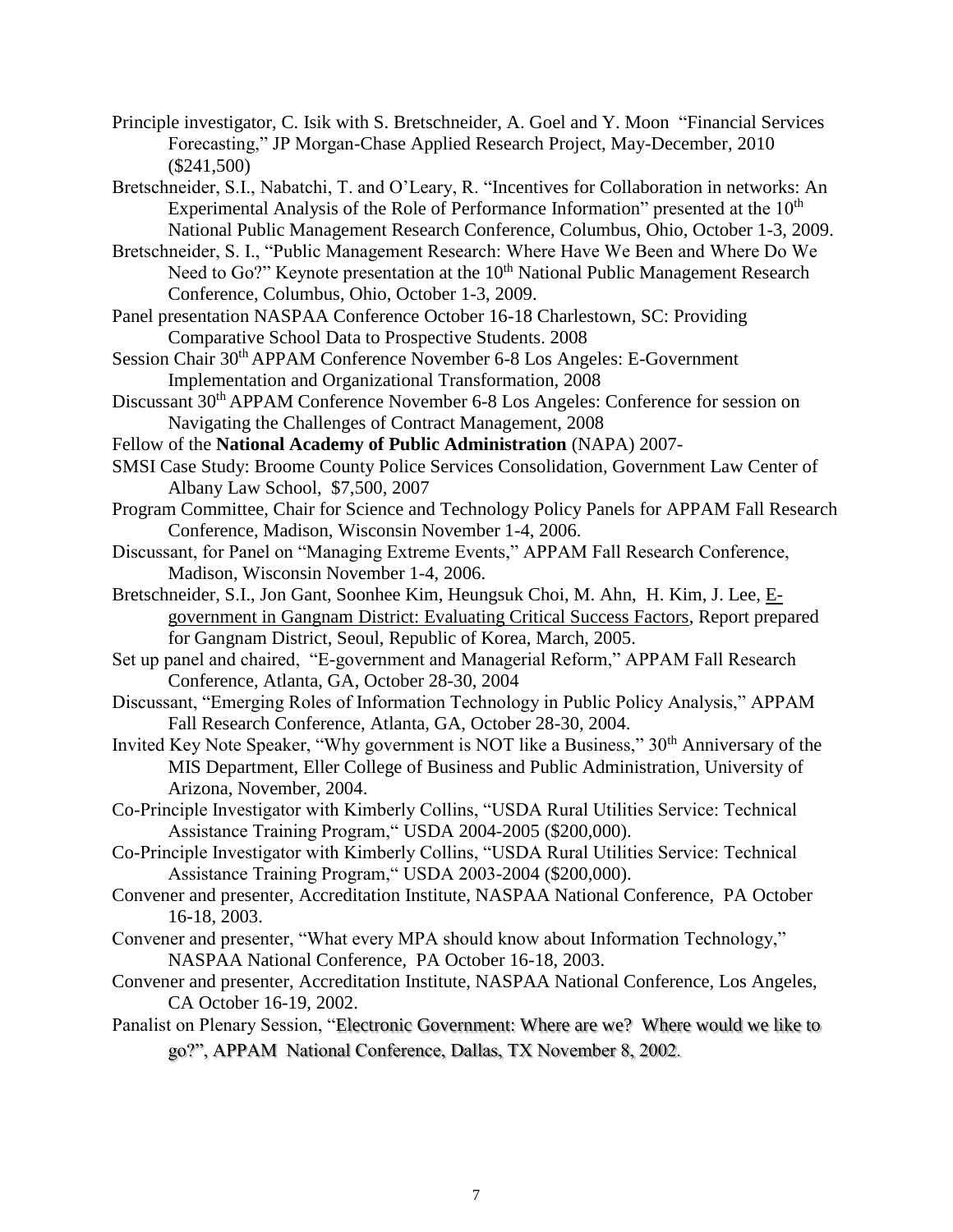- Discussant on panel Session, "Examining E-Government Policies in the States; Prospects and Pitfalls of putting services on line," APPAM National Conference Dallas, TX November 8, 2002.
- Co-Principle Investigator with Kimberly Collins, "USDA Rural Utilities Service: Technical Assistance Training Program," USDA 2002-2003 (\$200,000).
- Convener, "Information Technology in the Curriculum Recruiting and Training Faculty." NASPAA National Conference, Washington, DC, October, 2001.
- Panelist, "Current Research Issues in Public Affairs," NASPAA National Conference, Washington, DC, October,2001.
- Member, Commission on Peer Review and Acreditation, NASPAA 2001-2003.
- Bretschneider, S.I., "Strategies for Getting Published", Transforming Work & Organizations for the 21st Century, Academy of Management, Vancouver, BC, August, 1995.
- Panelist, *Doctoral Student and Faculty Consortium,* Transforming Work & Organizations for the 21st Century, Academy of Management, Vancouver, BC, August, 1995.
- Program Chair, 15th Annual International Symposium on Forecasting, Toronto, ON, June, 1995.
- Investigator, "Water Fee Study," funded by US Environmental Protection Agency, 1995 (\$100,000)
- Principal Investigator, "Residential Ventilation Systems Project," funded by Center for Energy Efficiency, Lawrence Berkley Laboratories, 1994 (\$16,000).
- Managing Editor of the Journal of Public Administration Research and Theory, 1992 current.
- Co-principal Investigator with Patricia Fletcher, "Information Resources Management in County Government," through Syracuse University's School of Information Studies, in cooperation with the National Association of Counties, funded by Bell South Services, Inc., Bull Worldwide Information Systems, Inc., EDS, Inc., IBM, DEC, and Governing Magazine, 1991-2 (\$150,000).
- Elected President of the International Institute of Forecasting, 1991-1994.
- Associate Editor of Informatization in the Public Sector, 1990- 1995.
- Elected a Director of the International Institute of Forecasting, 1990 1998.
- Associate Editor of Journal of Public Administration Research and Theory, 1990-1992.
- Editor for the Newsletter of the **International Institute of Forecasters**, 1990 1995.
- Principal Investigator, "Locational Analysis of Waste Streams Generated by Small Quantity Hazardous Waste Generators," for New Jersey Hazardous Waste Facilities Siting Commission, 1988-1989 (\$79,000).
- Principal Investigator, "Low-Income Weatherization Assistance Program Evaluation," for Synertech Systems Corporation for State of New York, 1988-89 (\$28,879).
- Co-editor with Wilpen Gorr, of a special issue of the International Journal of Forecasting on Public Sector Forecasting, 1988-89.
- Principal Investigator, "Student Enrollment Forecasting and Capital Facility Planning," for the North Syracuse Central School District, 1987 (\$23,917).
- Developed curriculum for New York State Training Course on Information Management with B. Bozeman.
- Co-Editor with Barry Bozeman of a special issue of The Public Administration Review on Public Management Information Systems.
- Co-director with Barry Bozeman of Summer Institute on Computer-Based Education for Public Administration, August, 1986.
- Associate Editor, International Journal of Forecasting, 1985 current.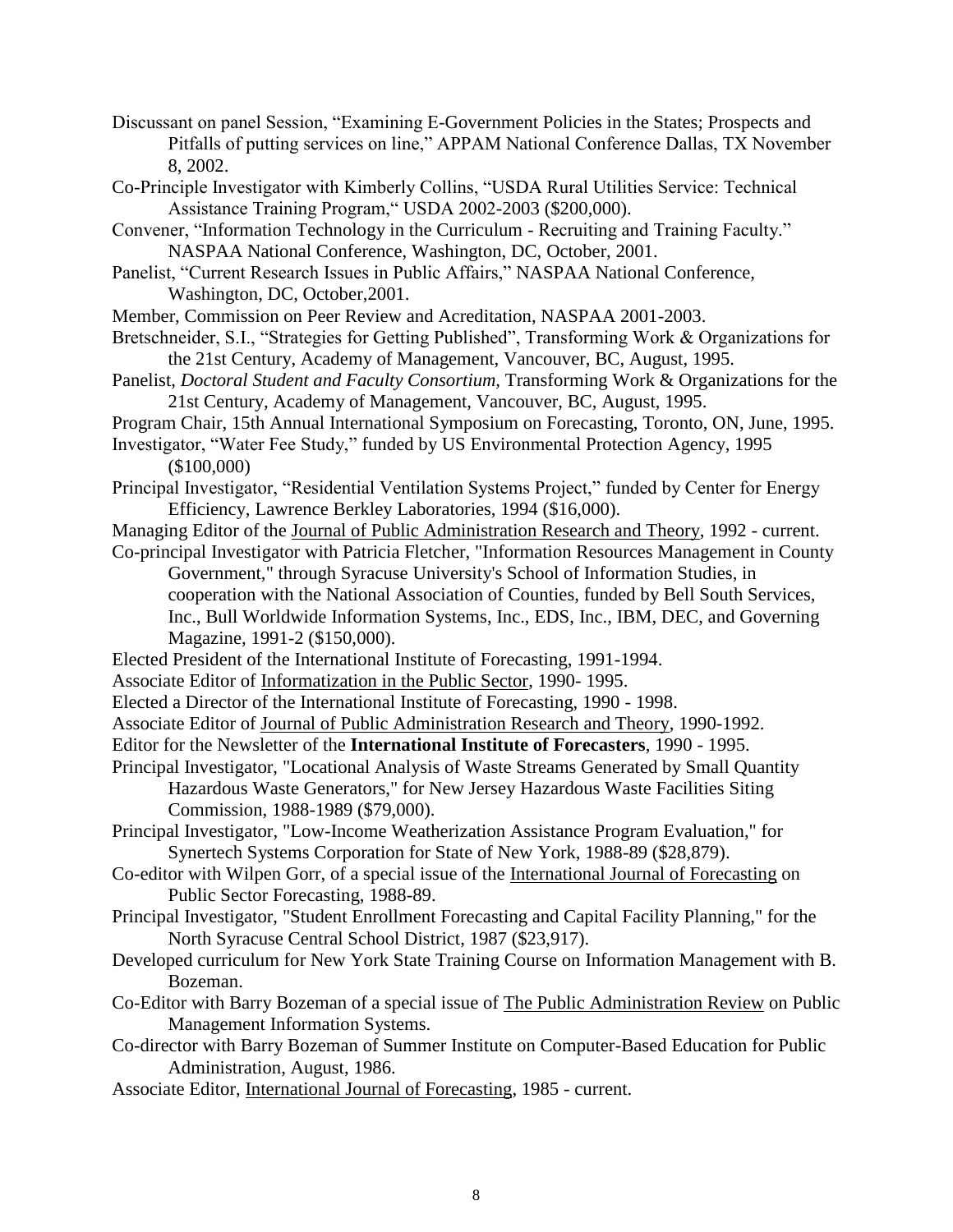- Co-principal investigator with Ralph Shangraw, Jr., "Industrial Policy Attitudes of Scientists, Engineers, Entrepreneurs and Policy Makers," Syracuse University Senate Research Award, 1985-1986 (\$4,819).
- Member of the NASPAA Ad Hoc Committee on Computers in Public Management Education, member of working subcommittee meeting held in Bloomington, Indiana, July 29-30, and presenter of Committee report at the NASPAA Conference, Washington, DC, November 2-3, 1984.
- Co-organizer with Barry Bozeman, Conference on Computers in Public Administration: The Next Twenty Years, March 29-30, 1984, Syracuse University, Syracuse, New York. Associate Editor, Journal of Forecasting, 1984-1985.
- Co-principal investigator with Dr. Walter Meyer and Dr. David Wilemon on "An Evaluation of the Potential Market Impact on Low Temperature Fuel Cell Total Dispersed Energy Delivery Systems," Institute for Energy Research/Niagara Mohawk Power Corporation, 1983 (\$139,187).
- Investigator on "A Curriculum Development and Training Program in Information Technology and Management," Andrew Mellon Foundation.
- Principal Researcher on "Non-Stationary Tolerance Interval Evaluation of TSP and SO2 Ambient Air Standards," National Science Foundation Initiation Research Grant, 1981- 1982 (\$39,718).
- Principal Researcher with Dr. Merlin M. Hackbart, "State Cash Flow Management," Division of Investment and Debt Management, Kentucky Department of Finance, 1981, (\$35,905).
- Principal Researcher with Dr. Wilpen L. Gorr, "Application of Adaptive Estimation Procedures to the Evaluation of Residential Natural Gas Conservation Measures in Ohio," The National Regulatory Research Institute, 1980 (\$8,515).
- Research Assistant on "Development of Adaptive System to Analyze and Forecast the Capacity of the Air Environment in Relation to Industrial Activity in Ohio," The Ohio Air Quality Development Authority, 1978-1980.
- Research Assistant on "Adaptive Time Series Forecasting Under Static and Dynamic Environments: A Comparative Study," The Ohio State University Small Research Grant Program, 1978.
- Occasional referee for Journal of Public Administration Research and Theory, Management Science, Public Administration Review, International Journal of Forecasting, Journal of Forecasting, Decision Sciences, National Tax Journal, The American Journal of Political Science, Public Budgeting and Finance, Growth and Change, Policy Sciences and Policy Studies Journal.

# **REFERRED PROCEEDINGS, WORKING PAPERS, TECHNICAL REPORTS AND BOOK REVIEWS**

- Y. Ni and S. Bretschneider, Why Does State Government Contract-Out Their E-Government Services?, Proceedings of the 38<sup>th</sup> Annual Hawaii International Conference on System Sciences, Big Island Hawaii, July 3-6, 2005.
- L. Wang, S. Bretschneider, and J. Gant, Evaluating Web-Based E-Government Services with a Citizen-Centric Approach, Proceedings of the 38<sup>th</sup> Annual Hawaii International Conference on System Sciences, Big Island Hawaii, July 3-6, 2005.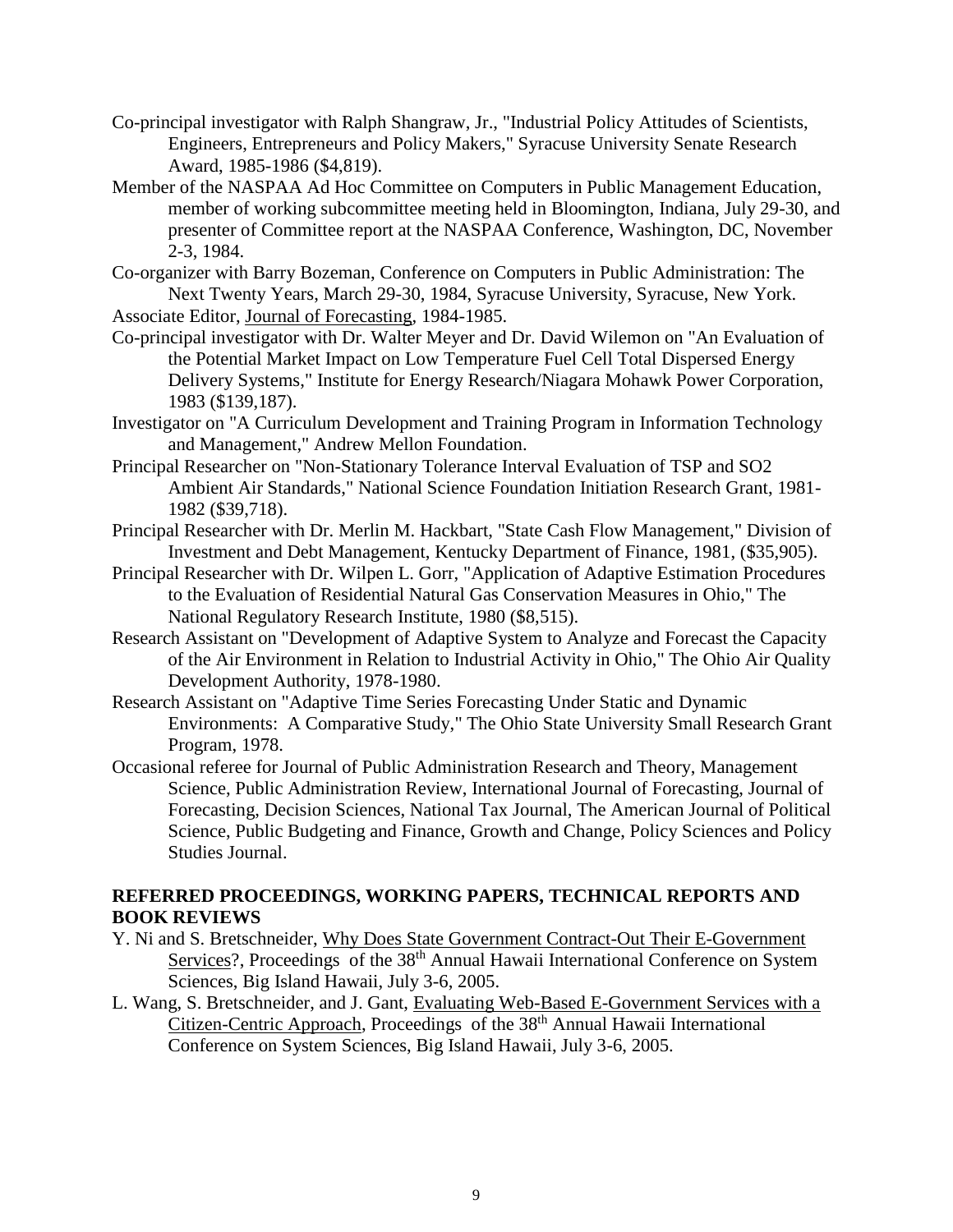- Hyun Joon Kim and S. Bretschneider, Local Government Information Technology Capacity: An Exploratory Theory, Proceedings of the  $37<sup>th</sup>$  Annual Hawaii International Conference on System Sciences, Big Island Hawaii, July 3-6, 2004.
- Jones, V. Dale and Stuart Bretschneider, "Organizational Pressures on Forecast Evaluation: Managerial, Political, and Procedural Influences," Proceedings of the 1993 Federal Forecasters Conference (Honorable Mention in best paper competition).
- Bretschneider, S. and Wilpen Gorr, "Alternatives to Forecast Error Based Evaluation: Communicability, Manipulability, Credibility, and Policy Relevance," Proceedings of the 1992 Federal Forecasters Conference.
- Bretschneider, S. and Wilpen Gorr, "Forecasting Practices in the Federal Government," Proceedings of the 1991 Federal Forecasters Conference.
- Coursey, D. and S.I. Bretschneider, "The Effect of Credibility Logic on Decision Making: An Experimental Study," Proceedings of the Academy of Management Conference, (refereed) 1991.
- Coursey, D., S.I. Bretschneider and J. Blair, "IWSAS An Intelligent Interviewing Assistant for Collecting Data on Small Quantity Hazardous Waste Generation," Proceedings of the Fifth Annual AI Systems In Government Conference," (refereed), The Computer Society of the IEEE, pp. 122-126, 1990.
- Caudle, Sharon, Donald Marchand, S.I. Bretschneider, P. Fletcher and K. Thurmaier, Managing Information Resources: New Directions in State Government: A National Study of State Government Information Resources, (Syracuse, NY: School of Information Studies, Syracuse University, August, 1989).
- Bozeman, B., S.I. Bretschneider and D. Landsbergen, "Policy Decision Making and Argument Prototypes: The Effects of Perceived Decision Difficulty," Proceedings of the Academy of Management Conference, (refereed) and winner of the Charles H. Levine Award for best Public Sector Paper, 1989.
- Bretschneider, S.I., book review of Kraemer, K., Dickhoven, S., Tierney, S. F., and King, J.L., Datawars: The Politics of Modeling in Federal Policy Making, in Public Administration Review, Vol. 49, (May/June, 1989), pp. 303-304.
- Deyle, Robert and Stuart I. Bretschneider, "Public Policy Impacts on Hazardous Waste Generation and Disposal Practices in New York State," Proceedings of 6th National Conference on Hazardous Waste and Hazardous Materials, The Hazardous Materials Control Research Institute, 1989.
- Bretschneider, S.I., Book Review of King, J., and K. Kraemer, The Dynamics of Computing in Public Administration Review, Vol. 46 (July/August, 1986), pp. 370-371.
- Bretschneider, S.I., "Forecasting: Some New Realities," Occasional Paper No. 99, Metropolitan Studies Program, Maxwell School, Syracuse University, December 1985.
- Bretschneider, S.I., Book Review of Makridakis, S. et al., The Forecasting Accuracy of Major Time Series Methods, for Business Economics, 1986.
- Bozeman, Barry and S.I. Bretschneider, "Prescribing for Public Sector Management Information System: The Impact of Environment," Working Paper Series WP 84-016, Technology and Information Policy Program, Syracuse University, Syracuse, New York, February 1984.
- Bretschneider, S.I. and Marvin Mandell, "Using Exponential Smoothing to Specify Intervention Models for Interrupted Time Series," Working Paper Series WP 84-011, Technology and Information Policy Program, Syracuse University, Syracuse, New York, February 1984.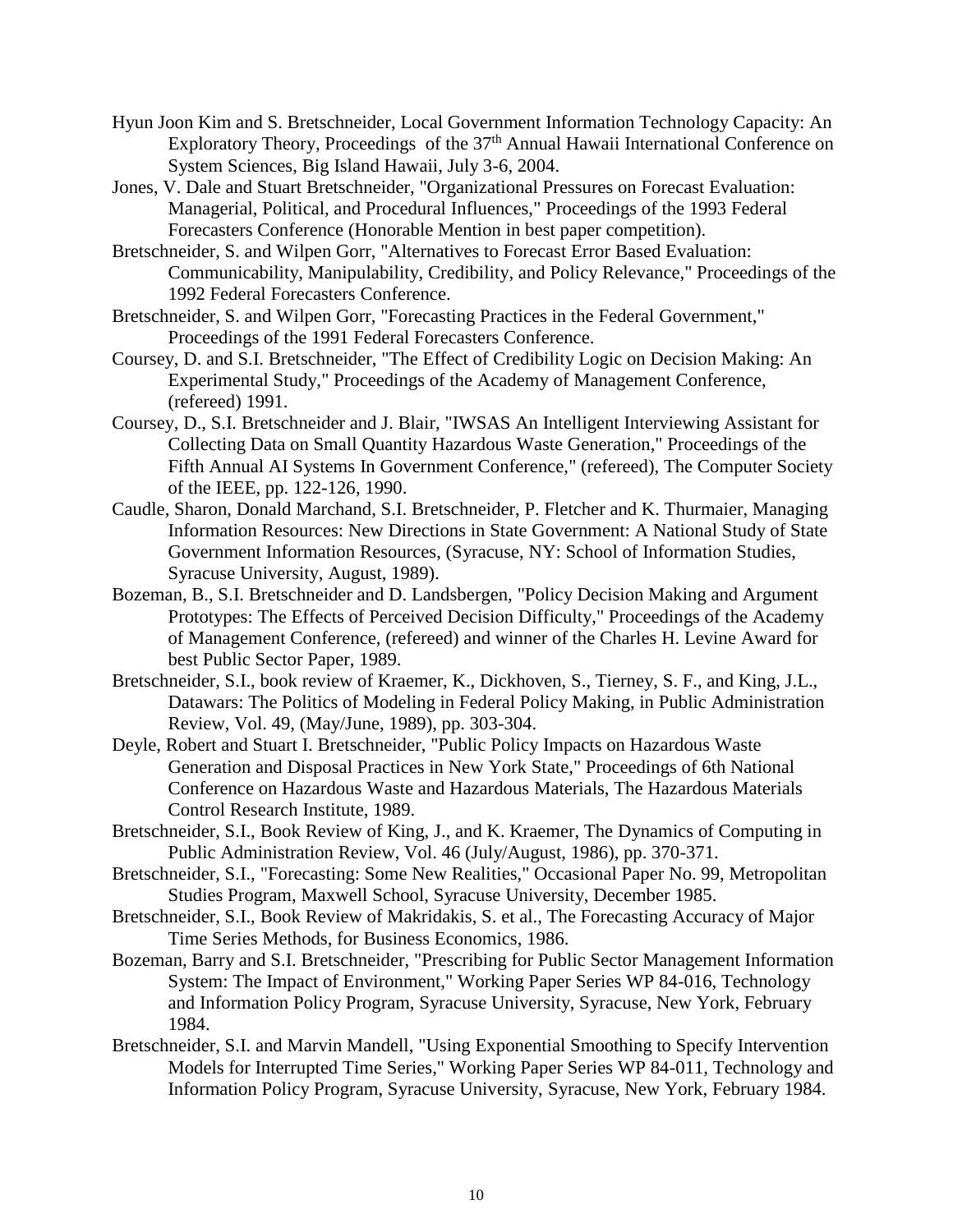- Bretschneider, S.I., "Teaching Computer Technology for Information Management in Schools of Public Affairs and Administration," Working Paper WP 83-013, Technology and Information Policy Program, Syracuse University, Syracuse, New York, December 1983.
- Bretschneider, S.I., M. Hackbart and B. Ward, "State Cash Flow Management: The Kentucky Process," August 1982.
- Bretschneider, S.I. and V. Wilson, "Estimating Non-Stationary Variation in Demand with Exponential Smoothing Procedures," Working Paper Series PA-25-1982, James W. Martin Graduate Center for Public Administration, University of Kentucky, Lexington, Kentucky.
- Bretschneider, S.I. and W.L. Gorr, "A Structured Approach to Model Building Using Time-Varying Parameter Models," Working Paper Series WPS 82-47, College of Administrative Sciences, The Ohio State University, Columbus, Ohio 43210, June 1982.
- Bretschneider, S.I. and W.L. Gorr, "Multiple Forecasting Model and Forecast Evaluation: A Case Study of Forecasting Industrial Air Pollution in Ohio," Working Paper Series PA-23-1982, James W. Martin Graduate Center for Public Administration, University of Kentucky, Lexington, Kentucky.
- Bretschneider, S.I., R. Carbone and W.L. Gorr, "Multivariate Estimation and Forecasting of Aggregate Indices of Air Quality: A Case Study of Ohio," Proceedings of the Air Pollution Control Association, Montreal, Canada, 1980.
- Bretschneider, S.I. and R. Carbone, "Application of Adaptive Parameter Estimation to Time Series Forecasting," Proceedings of the Ninth Annual Mid-West AIDS Conference, Cincinnati, Ohio, 1979.
- Bretschneider, S.I. and R. Carbone, "On the Evaluation of Forecasting Performance from a Managerial Perspective or the Common Problem of Evaluation for A While Forecasting for B," Working Paper Series WPS 79-30, College of Administrative Sciences, The Ohio State University, April 1979.
- Bernardo, J.J. and S.I. Bretschneider, "Forecasting Daily Admissions: An MIS Approach," presented to the University Hospital, University of Kentucky, Lexington, Kentucky.
- Bretschneider, S.I., W.L. Gorr and P.R. Roblee, "An Evaluation of Natural Gas Conservation in the Residential Sector of Ohio Using Time-Varying-Parameter Models," National Regulatory Research Institute Report, The Ohio State University, Columbus, Ohio, December 1980.
- Bretschneider, S.I., R. Carbone, W.L. Gorr, C. Hsu, R.L. Longini and S. Murawski, "Development and Demonstration of an Adaptive System to Analyze and Forecast the Capacity of the Air Environment in Relation to Industrial Activity in Ohio," Five reports totaling over 750 pages, Ohio Air Quality Development Authority, Columbus, Ohio, October 1978 through October 1980.

# **PRESENTATIONS NOT IN PROCEEDINGS**

- Yanni Xu, Yue Guo, Stuart Bretschneider, Di Xia, "Risk Taking in Government and Non-profit Organizations: The Role of Sector," 2013 Public Management Research Conference, Madison Wisconsin, June 20-22, 2013.
- Yan Bo, Jiannan Wu, Stuart Bretschneider, "Does Job Description Affect Organizational Performance? An Empirical Study of Chinese Local Governments," 2013 Public Management Research Conference, Madison Wisconsin, June 20-22, 2013.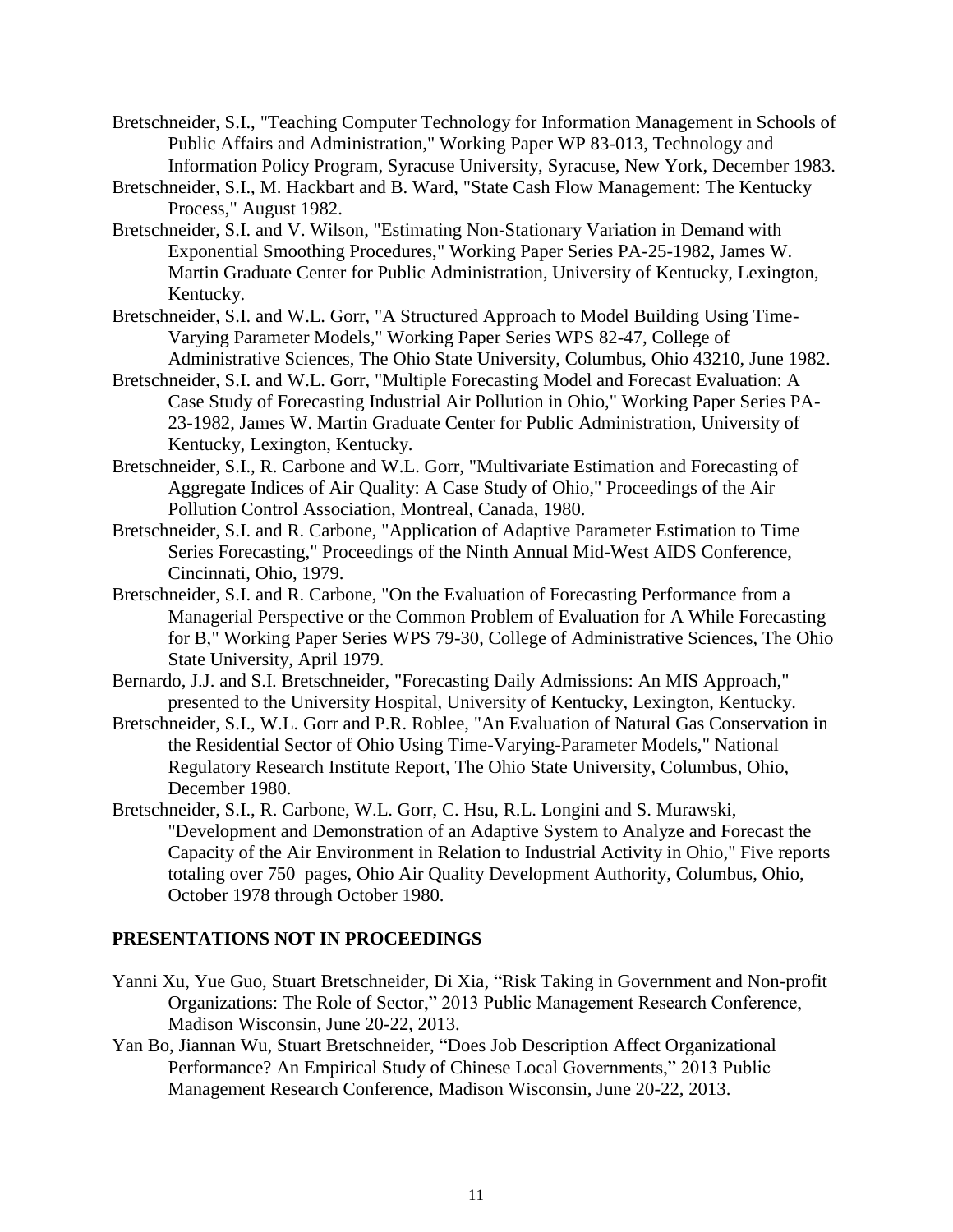- Claudia Louis, Ines Mergel, Stuart Bretschneider, Jason Smith, "Crowdsourcing Policy Innovations Using Challenge.gov," 2013 Public Management Research Conference, Madison Wisconsin, June 20-22, 2013.
- Bretschneider, S.I., Y. Choi, Tina Nabatchi, and Rosemary O'Leary, "Does Public Value Matter for Collaboration? Evidence from an Experimental Analysis." Presented at the Creating Public Value Conference here in Minneapolis, MN September 20-22, 2012.
- Bretschneider, S. and Yubraj Acharya, "An Exploratory Study of Evaluating US Federal Science and Technical Advisory Committee? Do Authorization, Composition, Substantive Expertise and Process Effect Impact?" Presented paper at 30<sup>th</sup> APPAM Conference November 6-8 Los Angeles 2008
- Bretschneider, S., Ballal, S., Genest, A., and Smith, S., "Measuring management contribution through decomposition of efficiency scores," Public Management Research Conference, October 25-29<sup>th</sup>, Tucson, Arizona, 2007
- Alexander, R., Fleishman, Popp, D. and Bretschneider, S. , "Does Regulation Stimulate Efficiency? The Effect of Air quality Policy on the Efficiency of U.S. Power Plants," 29<sup>th</sup> Annual Fall Research Conference Association for Public Policy and Management, Washington, DC, November  $8<sup>th</sup>$ -10<sup>th</sup>, 2007.
- Bretschneider, S., Hafner, T. and Popp, D., "Pharmaceutical Innovations in Developing Countries: An alternative for Stimulating R & D on Neglected Diseases?," (Poster Session) 29<sup>th</sup> Annual Fall Research Conference Association for Public Policy and Management, Washington, DC, November 8<sup>th</sup>-10<sup>th</sup>, 2007.
- Presenter, Bretschnieder, Stuart, David Popp, and Yixian Dai, "Patent of Publish? University Researcher's Choice BetweenTraditional and Commercial Research Outcomes," APPAM Fall Research Conference, Madison, Wisconsin November 1-4, 2006.
- Poster session paper, S. Smith, S. Baallal, A. Genest and S. Bretschneider, "Construct Validity, Measurement and Management Quality," APPAM Fall Research Conference, Madison, Wisconsin November 1-4, 2006.
- Presenter, Bretschnieder, Stuart, Jon Gant, Soonhee Kim, Hyun Joon Kim, Michael Ahn, Jooho Lee, and Heungsuk Choi, "E-Government Services: Why Do Some Citzens Choose to Use Electronic Government and Others Do Not?" 8<sup>th</sup> PMRA Conference, USC, Los Angeles, CA, September 29-October 1, 2005.
- Co-presenter, Alasdair Roberts and Stuart Bretschneider, "EDRMS Metadata as a Tool for Organizational Analysis," 8th PMRA Conference, USC, Los Angeles, CA September 29- October 1, 2005.
- Presenter, Stuart Bretschneider and Michael Ahn, "Implementation of E-Participation Applications: How Democratization in the Republic of Korea makes use of E-Government," APPAM Fall Research Conference, Washington, DC., November 3-5, 2005.
- Set up panel and chaired, "Implementing and Evaluating E-Government Services," APPAM Fall Research Conference, Washington, DC., November 3-5, 2005.
- Yixin Dai, David C Popp, Stuart I Bretschneider, "Institutions and Intellectual Property: The Influence of Institutional Forces on University Patenting," Technology Transfer Conference, Albany, NY, September, 2004.
- Yixin Dai, David C Popp, Stuart Ira Bretschneider, "Does the Growth in Commercialization of Reseach at Universities have a Negative Effect on Traditional Research Outcomes," APPAM Fall Research Conference, Atlanta, GA, October 28-30, 2004.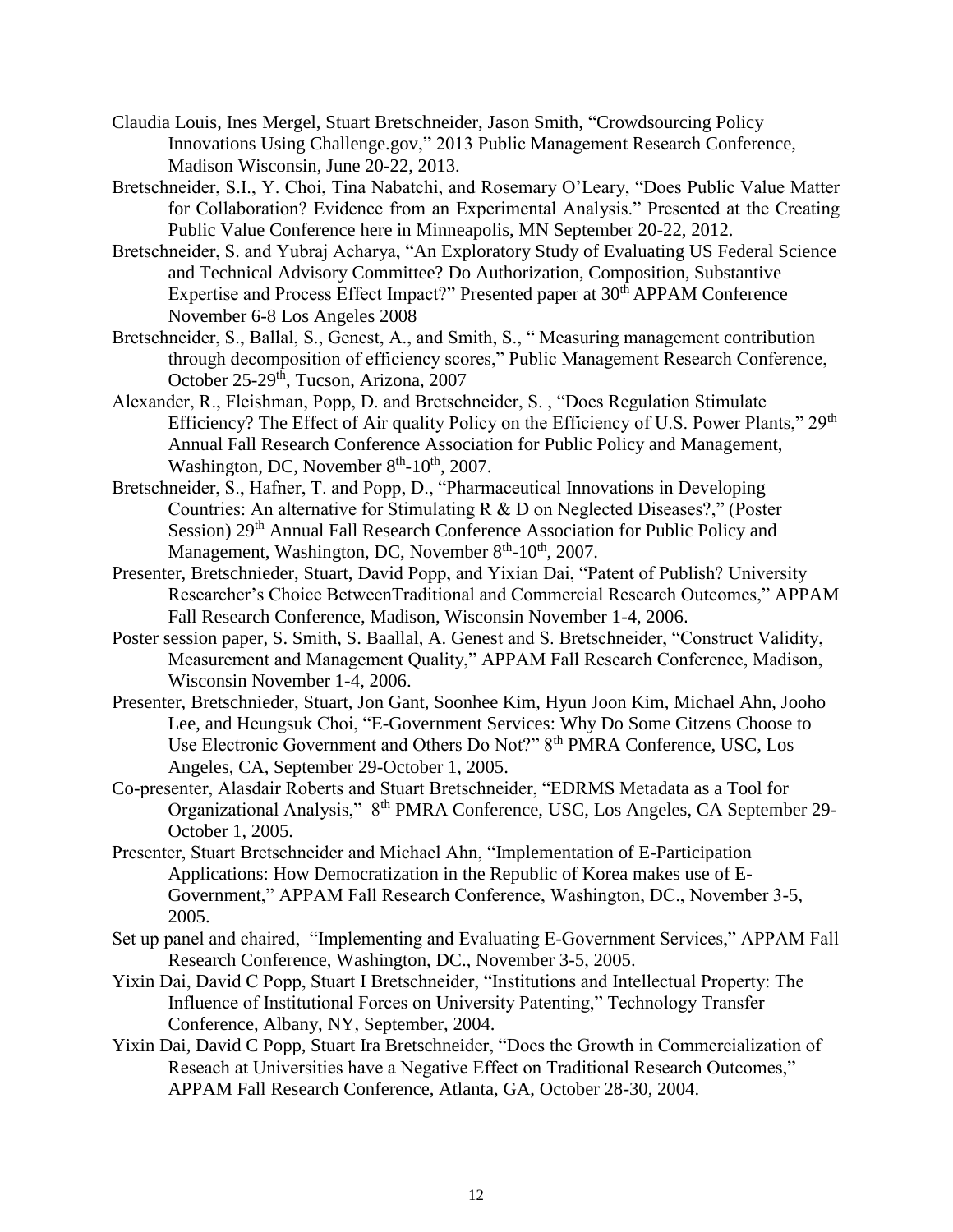- Invited Key Note Speaker, "Why government is NOT like a Business," 30<sup>th</sup> Annaversary of the MIS Department, Eller College of Business and Public Administration, University of Arizon, November, 2004.
- Bretschneider, Stuart & Jon Gant, Michael Ahn: "A General Model of E-Government Adoption and Diffusion," Seventh National Public Management Reseach Conference, Washington, DC October 9-11, 2003.
- Yonghong Wu, David C Popp, Stuart I Bretschneider, "The Effects of National Innovation Policies on Private R&D Investment," APPAM Fall Research Conference, Washington, DC, November 6-8, 2003.
- Yixin Dai, David C Popp, Stuart Ira Bretschneider, "Anything besides Science? -- The role of Management on University Research Output Development," APPAM Fall Research Conference, Washington, DC, November 6-8, 2003.
- Bretschneider, Stuart, Frederick J. Marc-Aurele, Jr., and Jiannan Wu, "Best Practices Research: A Methodological Guide for the Perplexed," Presented at the 6<sup>th</sup> National Public Management Research Colloquium, Bloomington, Indiana, September, 2001.
- Andrews, Matt and Stuart Bretschneider, " Why do some public sector agencies produce the same goods as other public sector agencies? A theoretical study of Competitiveness among Federal Forecasting Agencies." Presented at the 19<sup>th</sup> International Symposium on Forecasting, Washington, D.C. June, 1999.
- Marc-Aurele, Jr., Frederick J. and Stuart Bretschneider, "Bureaucratic Reform: A Process Model," presented at the 4<sup>th</sup> National Conference on Public Management, Athens GA, November, 1997.
- Hinnant, Charles C. and Stuart Bretschneider, "Understanding Information Sharing: An Empirical Investigation of Public Organizations," presented at the 18th Annual Research Conference of the Association of Public Policy Analysis and Management, Pittsburgh, PA, October, 1996.
- Welch, Eric and Stuart Bretschneider, "Policy Characterization in the 50 United States: Method and Evidence in the Field of Environmental Policy," presented at the 18th Annual Research Conference of the Association of Public Policy Analysis and Management, Pittsburgh, Pennsylvania, October, 1996.
- Welch, Eric, Stuart Bretschneider and John Rohrbaugh, "Biase in Judgemental Extrapolation of Time Series Data: Characteristics, Causes, and Remediation Strategies for Forecasting," presented at the 15th Annual Symposium on Forecasting, Toronto, Canada, June, 1995.
- Welch, Eric and Stuart Bretschneider, "Contracting IN: Can Government be a Business?" presented at the Third National Public Management Research Conference, Lawrence Kansas, October, 1995.
- Powell, William, T. Yin, S. Bretschneider and W. Gorr, "Effects of Legislative Budget Review on Revenue Forecasting," Presented at the 14th Annual Symposium on Forecasting, Stockholm, Sweden, June, 1994.
- Bretschneider, Stuart, "Red Tape, Administrative Process, and Extreme Behavior: A Top-Down Approach to Measuring the Impact of Red Tape," presented at the 2nd National Conference on Public Management, Madison, Wisconsin, October, 1993.
- Jones, V. Dale, and Stuart Bretschneider, "Organizational Pressures on Forecast Evaluation: Managerial, Political, and Procedural Influences," presented at the 1993 Federal Forecasters Conference, Arlington, VA, September, 1993.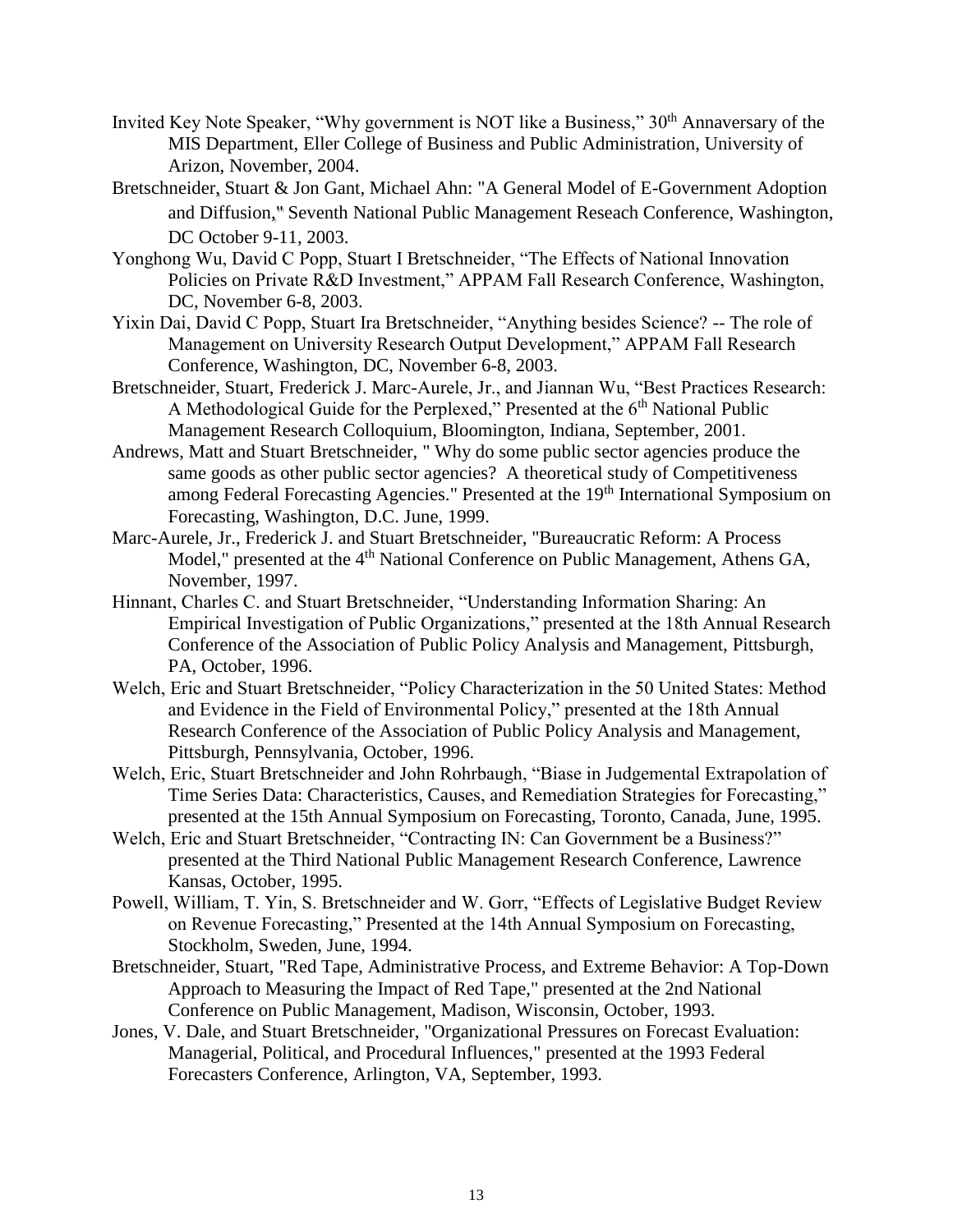- Eisenberg, Elliot and S. I. Bretschnieder, "Forecast Education: Does it Make a Difference?" Keynote Address at the 13th Annual International Symposium on Forecasting, Pittsburgh, PA, July, 1993.
- Bretschneider, S. and B. Bozeman, "Measuring Objective Red Tape: An approach Based on a Theory of Administrative Delays," presented at the annual meeting of the American Society for Public Administration, Chicago, IL, April 12-15, 1992, won the 1993 James E. Webb Award.
- Bretschneider, S.I., W. Gorr, M. Kamlet and Y. Lee, "Behavioral Model of Forecast Bias for Local Government," presented at the 12 annual International Symposium on Forecasting, Wellington, New Zealand, July, 1992.
- Bretschneider, S., J. Bertot and P. Fletcher, "Alternative Organizational Designs for Government Information Services: Profit vs. Not-for-Profit," presented at the annual meetings of the Association for Public Policy Analysis and Management, Denver, October, 1992.
- Gorr, W., M. Kamlet, Y. Lee and S. Bretschneider, "Economic and Managerial Rationality in Local Government Revenue Forecasting: Case Study of Pittsburgh Area School Districts," Presented at the 12th International Symposium on Forecasting, Wellington, New Zealand, August 8, 1992.
- Choi, H. and Bretschneider, S., "Organizational Determinants of Computer Applications and Use," presented at TIMS/ORSA Joint National Meeting, Orlando, Florida, April, 1992.
- Bretschneider, S., Choi, H. and Deyle, R., "Public Policy Impacts on the Disposal of Hazardous Waste in New York State An Intervention Analysis," presented at TIMS/ORSA Joint National Meeting, Orlando, Florida, April, 1992.
- Bozeman, B. and Bretschneider, S., "Measuring 'Objective' Red Tape: An Approach Based on a Theory of Administrative Delays," presented at the Annual Meeting of the American Society for Public Administration, Chicago, IL, April, 1992.
- Bretschneider, S. and Gorr, Wilpen, "Forecasting Practices in the Federal Government," presented at 1991 Federal Forecasters Conference, Washington, DC October, 1991.
- Coursey, D. and Bretschneider, S.I. "The Effect of Credibility Logic on Decision Making: An Experimental Study," presented at the Academy of Management Conference, August, 1991, won the Charles H. Levine Award for best Public Sector Paper.
- Bretschneider, S.I., Kinney, L. and Bozeman, B., "Program Evaluation of Low Income Weatherization in New York State," presented at the ORSA/TIMS meetings Philadelphia, October 30, 1990.
- Bretschneider, S.I. and Shangraw, R., "Decentralizated versus Centralized Decision Making for Problem Solving in Public Management Information Systems," presented at the ORSA/TIMS meetings Philadelphia, October 30, 1990.
- Bretschneider, S.I. and Wittmer, D., "Organizational Adoption of Microcomputer Technology: The Role of Sector," presented at the International Symposium on Changing Information Environment and Social Life organized by the Korean Institute of Communication Sciences (KICS) Seoul, South Korea, October 19, 1990.
- Cimitile, C. and Bretschneider, S.I., "Planing Processes in Computing Organizations," presented at the APPAM conference in San Francisco, October 17, 1990.
- Bretschneider, S.I., Bunch, B. and Gorr, W., Forecasting Accuracy and Bias in Local Government Revenue Forecasting, presented at the 10th International Symposium on Forecasting Dephi, Greece, June 24-30, 1990.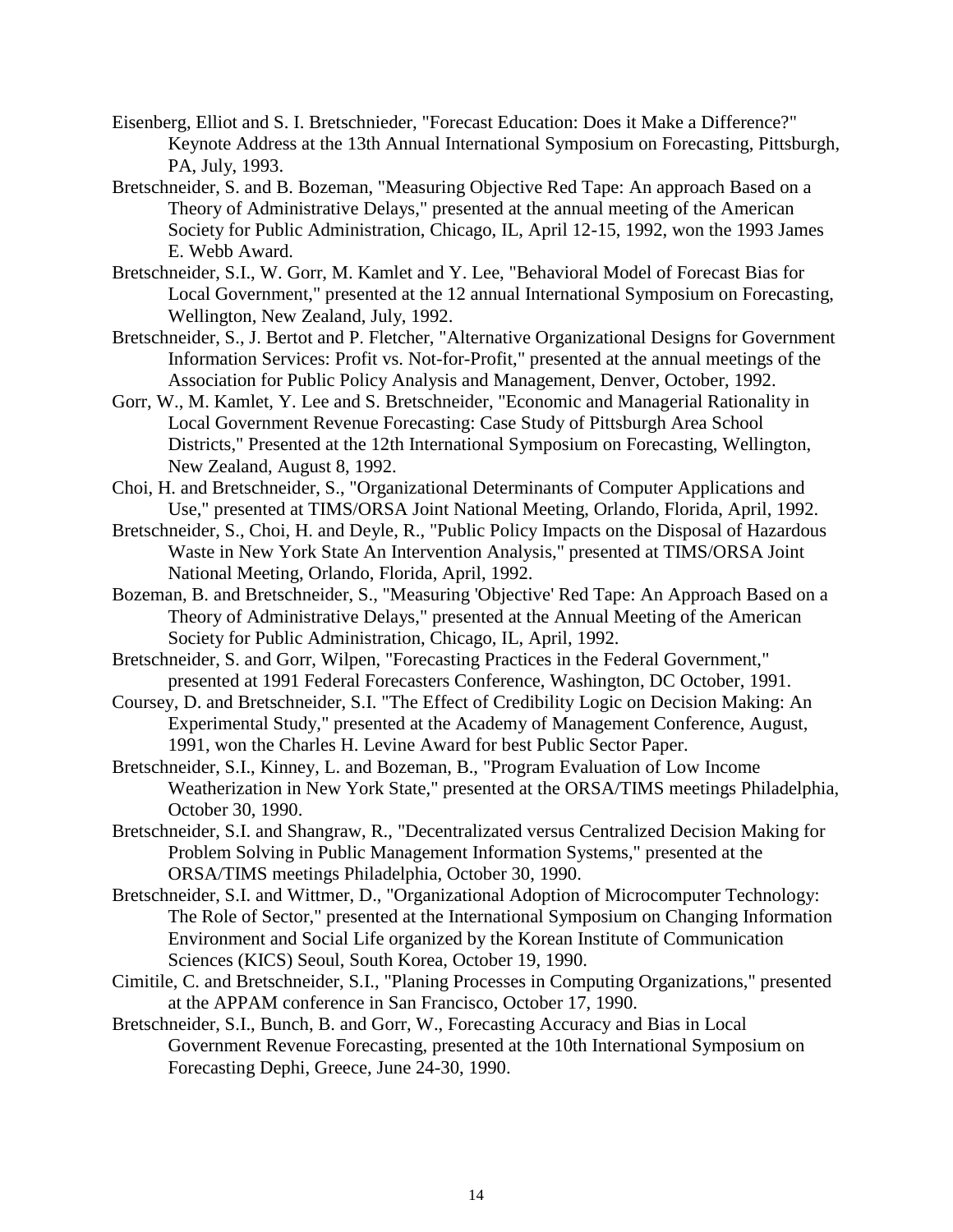- Bretschneider, S.I., "Public Management Information Systems: An Empirical Test," presented at the Association for Public Policy and Management meetings, Arlington, VA, November 2-4, 1989.
- Bretschneider, S.I., B. Bunch and W. Gorr, "Revenue Forecasting Performance in American Local Government: Forecasting Accuracy and Bias," presented at Institute of Management Science/Operations Research Society meetings, New York, City, October 14-18, 1989.
- Bretschneider, S.I., W. Gorr, "Bias in Forecasting Sales Tax Receipts: Too Much or Too Little?" presented at the International Symposium on Forecasting, Vancouver, BC, Canada, June, 1989.
- Bretschneider, S.I. and R.E. Deyle, "Public Policy Impacts on Hazardous Waste Reduction and Disposal Practices in New York State," 6th National RCRA/Superfund Conference, April 12-14, 1989.
- Bretschneider, S.I., W. Gorr and R. Hilton, "Bias in State Government Revenue Forecasting," 8th International Symposium on Forecasting, Amsterdam, The Netherlands, June 15, 1988.
- Bretschneider, S.I. and J. Straussman, "The Effects of Information Format on Local Government Budgetary Decision Making," American Society for Public Administration, Boston, April, 1987.
- Bozeman, B., S.I. Bretschneider and D. Landsbergen, "Policy Decision Making and Argument Prototypes: A Laboratory Study of the Effects of Perceived Decision Difficulty," TIMS/ORSA, New Orleans, May, 1987.
- Bretschneider, S.I., W. Gorr, G. Grizzle and E. Klay, "Political and Organizational Effects on Forecast Performance: Forecasting Revenue from State Sales Taxes," Seventh International Symposium on Forecasting, Boston, May, 1987.
- Bretschneider, S.I. and J. Straussman "Presenting Forecast Evaluation Results: The Effect of Presentation Model on Decision Confidence and Precision," Seventh International Symposium on Forecasting, Boston, May, 1987.
- Bretschneider, S.I. and W. Gorr, "Forecasting State and Local Government Revenues," presented at the 6th International Symposium on Forecasting, Paris, France, June 1986.
- Bretschneider, S.I., J. Straussman and D. Mullins, "Risk Taking, Political Role and Revenue Forecasting Information: How They Relate to Budget Setting in Local Governments," presented at the 6th International Symposium of Forecasting, Paris, France, June 1986.
- Bretschneider, S.I. and M. Tanniru, "A General Database Model for Forecasting Applications," presented at the TIMS/ORSA Meetings in Los Angeles, April 1986.
- Bretschneider, S.I., "Counterfactual Forecasting in Policy Evaluation: The Case of Special Events," presented at ASPA meetings in Anaheim, California, April 1986.
- Bozeman, B. and S.I. Bretschneider, "The Impact of New Information Technologies on Policy Analysis," presented at APPAM Conference, Washington, DC, November 1985.
- Bozeman, B. and S.I. Bretschneider, "Adaptive Diffusion Model for the Growth of Robotics in New York State," presented at the Fifth Annual International Symposium on Forecasting, Montreal, Canada, June 1985.
- Bretschneider, S.I. and W.L. Gorr, "The Information Center: A Tool for Managing the Modern Computing Environment in Public Organizations," presented at ASPA meetings in Indianapolis, Indiana, April 1985.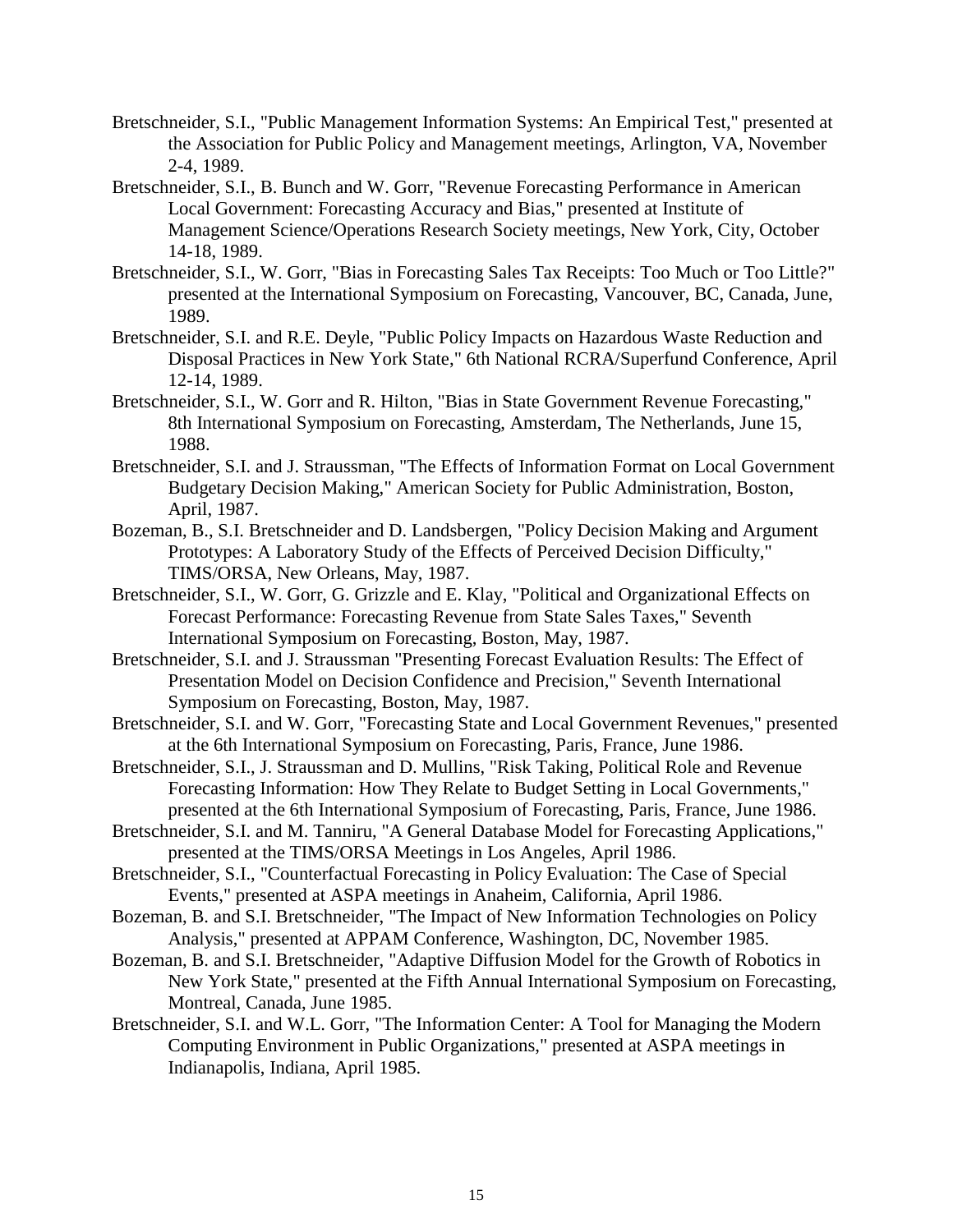- Bretschneider, S.I. and W.L. Gorr, "Smoothing Method for Tolerance Interval Tracking and Forecasting," presented at TIMS/ORSA meetings in Dallas, Texas, November 26-28, 1984.
- Meyer, W., D. Wilemon, S. Bretschneider, R. Shangraw, S. Thomas, M. Olivette and P. Hick, "The Potential Market Impact of Low Temperature Fuel Cells," presented at the 1984 International Gas Research Conference, Washington, DC, September 1984.
- Bretschneider, S.I. and L. Schroeder, "The Value of Additional Information: Does It Help to Know Forecasted National Variables when Forecasting Local Government Revenues?" Fourth Annual International Symposium on Forecasting, London, England, July 8-11, 1984.
- Bretschneider, S.I., W.L. Gorr and C. Hsu, "Quantile Forecasting for Short Term Financial Management in State Government," Fourth Annual International Symposium on Forecasting, London, England, July 8-11, 1984.
- Bozeman, B. and S.I. Bretschneider, "The Epistemology of Forecasting on the Policy Sciences," Fourth Annual International Symposium on Forecasting, London, England, July 8-11, 1984.
- Bozeman, B. and S.I. Bretschneider, "Prescribing for Public Sector MIS: The Impact of Environment," Conference on Computers in Public Administration: The Next Twenty Years," Syracuse, New York, March 1984.
- Bretschneider, S.I., "Teaching Computer Technology for Information Management in Schools of Public Affairs and Administration," invited paper presented at Annual Meeting of National Association of Schools of Public Affairs and Administration, Minneapolis, Minnesota, October 1983.
- Bretschneider, S.I. and L. Schroeder, "Decision Analytic Evaluation of Macro-Economic Forecasts for State and Local Government Revenue Forecasting," 3rd Annual International Symposium on Forecasting, Philadelphia, June 1983.
- Bretschneider, S.I., W. Gorr, and C. Hsu, "Real Time Estimation and Forecasting of Quantiles for Managerial Control of Public Systems," Annual meeting American Society for Public Administration, New York City, April 1983.
- Bretschneider, S.I. and W.L. Gorr, "A Structured Approach to Model Building," invited paper, Association for Public Policy Analysis and Management Meeting, Washington, DC, October 1981.
- Bretschneider, S.I., "Review of Filtering Methods Used for Forecasting," invited paper, First Annual International Symposium on Forecasting, Quebec City, Canada, May 1981.
- Bretschneider, S.I., W.L. Gorr and P.R. Roblee, "An Evaluation of Natural Gas Conservation in the Residential Sector of Ohio," given at the Ohio Utility Workshop, Ohio Department of Energy, Columbus, Ohio, December 1980.
- Bretschneider, S.I. and W.L. Gorr, "Framework for Design and Evaluation of Filters for One Lag Forecast Models," invited paper, the Canadian Operational Research Society, 22nd Annual Conference, Quebec City, Canada, May 1980.
- Bretschneider, S.I. and W.L. Gorr, "Exponential Smoothing Filtering and Forecasting: An Integrated View," given at TIMS/ORSA Annual Meeting, Washington, DC, May 1980.
- Bretschneider, S.I. and R. Carbone, "Forecasting the ORSA/TIMS Selected Series via Adaptive Methods," invited paper, ORSA/TIMS Annual Meeting, Los Angeles, California, November 1978.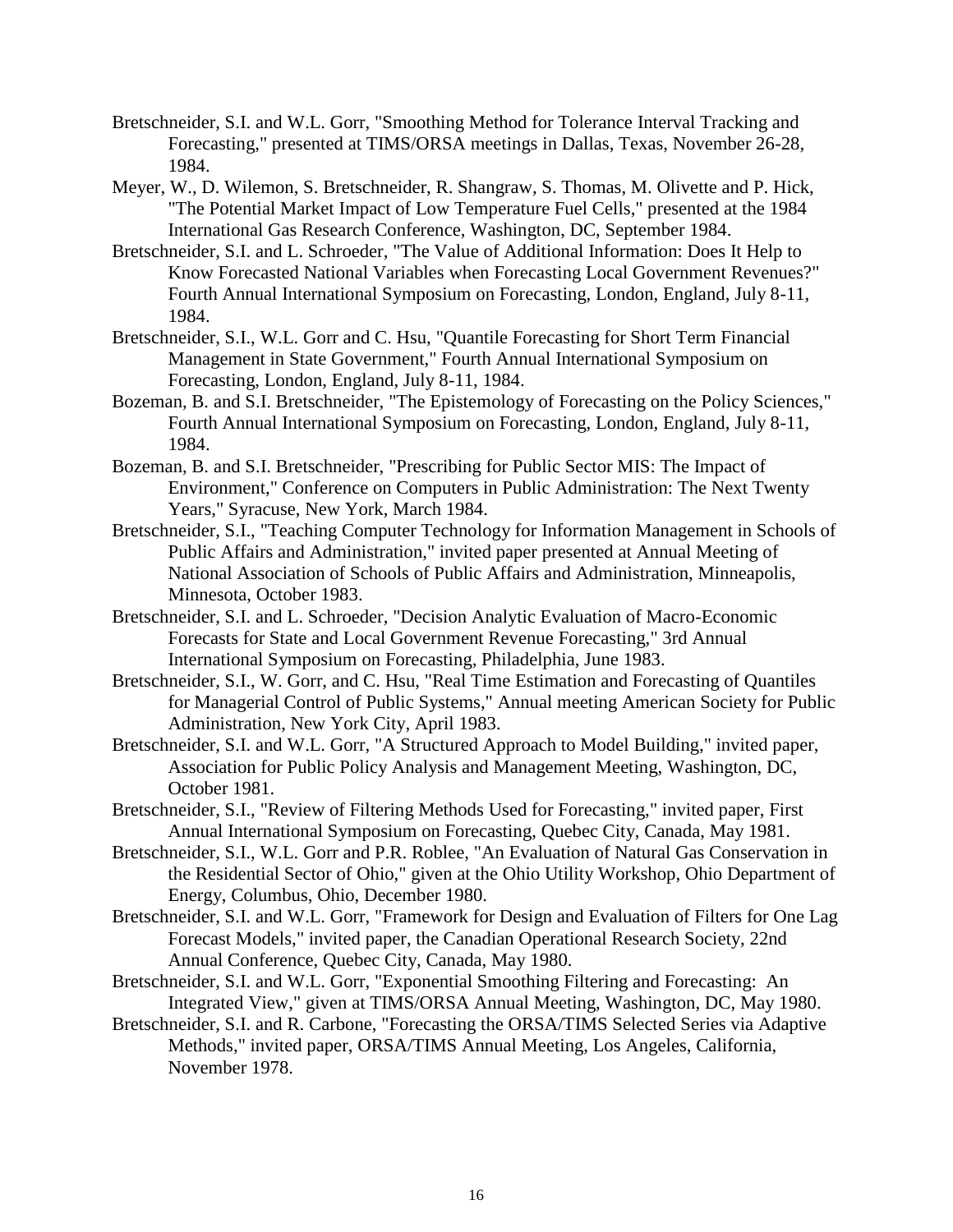### **AWARDS**

- **"**Laura J. and L. Douglas Meredith Professor of Teaching Excellence," Syracuse University, 2003- 2006
- "The Leslie Whittington Excellence in Teaching Award," NASPAA, Washington, DC September, 2001.
- "Charles H. Levine Best Paper Award" from the Public Sector Division of the Academy of Management for Bozeman, B. and S.I. Bretschneider, "The 'Publicness Puzzle' in Organization Theory: A Test of Alternative Explanations of Differences between Public and Private Organizations," 1995.
- Jones, V. Dale, and Stuart Bretschneider, "Organizational Pressures on Forecast Evaluation: Managerial, Political, and Procedural Influences," Proceedings of the 1993 Federal Forecasters Conference Honorable Mention for Best Paper Award.
- 1993 James E. Webb Award, Best Research Paper at the 1992 National Conference of the American Society for Public Administration (ASPA) for Bretschneider, S. and B. Bozeman, "Measuring Objective Red Tape: An approach Based on a Theory of Administrative Delays," 1993.
- "Charles H. Levine Best Paper Award" from the Public Sector Division of the Academy of Management for Coursey, D., and Bretschneider, S., "The Effect of Credibility Logic on Decision Making: An Experimental Study," 1991.
- Voted Teacher of the Year by MPA Class of 1990-91.
- "Charles H. Levine Best Paper Award" from the Public Sector Division of the Academy of Management for Bozeman, B., Bretschneider, S.I., and Landsbergen, D., "Policy Decision Making and Argument Prototypes: The Effects of Perceived Decision Difficulty," 1989.
- First Annual Daniel Patrick Moynihan Award for the best teaching, research and service from an untenured faculty member of the Maxwell School of Citizenship and Public Affairs, 1985-86.

#### **PROFESSIONAL SOCIETIES**

Committee on Peer Review and Accredation (COPRA) for NASPAA The American Society for Public Administration Association for Public Policy and Management The International Institute of Forecasters

#### **TEACHING EXPERIENCE**

Program Evaluation and Policy Analysis E-Government Database Theory and Design Management Information Systems Data Analysis and Statistics Research Design and Methods Forecasting Decision Analysis Optimization Models